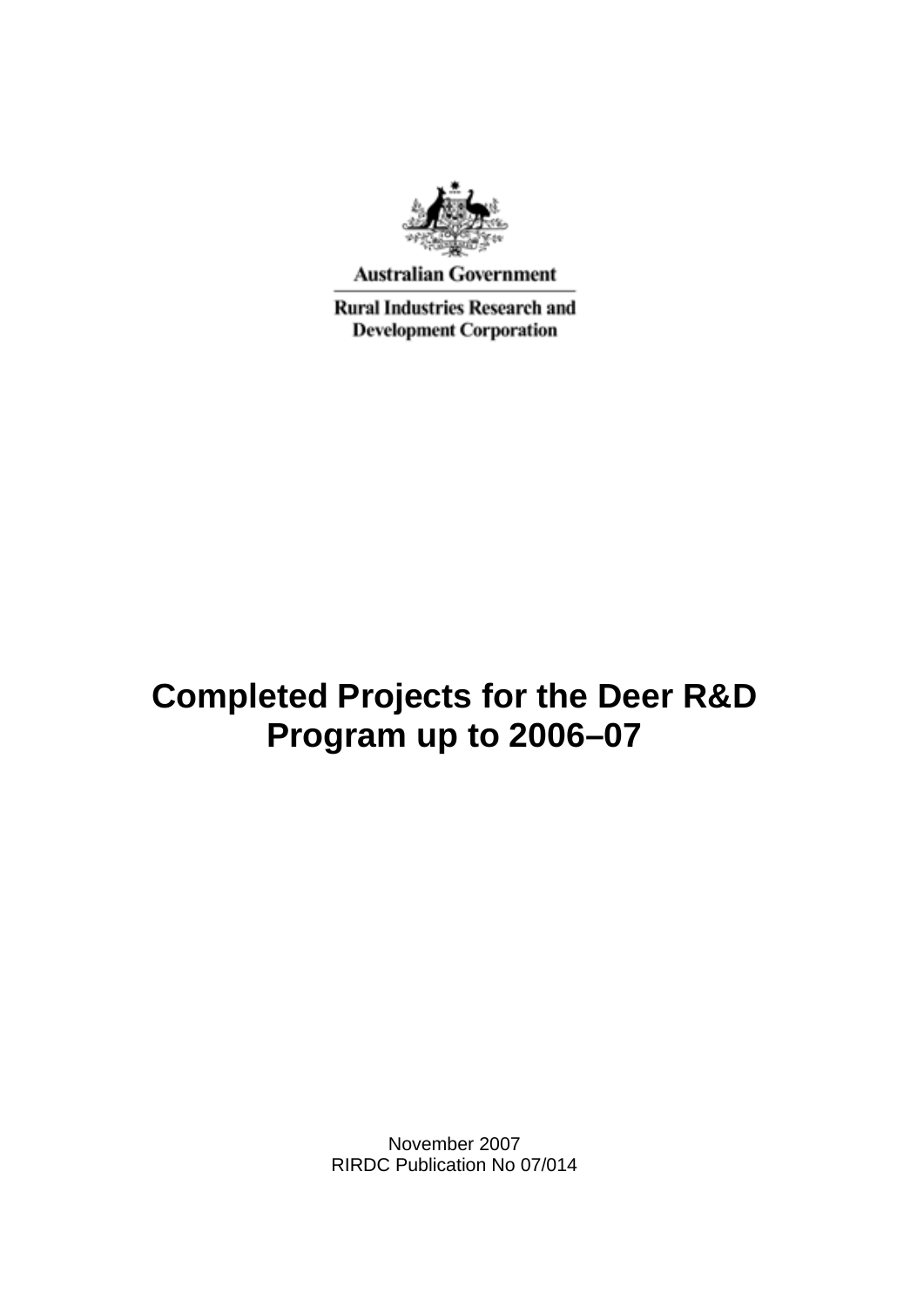© 2007 Rural Industries Research and Development Corporation. All rights reserved.

ISBN 1 74151 414 2 ISSN 1440-6845

#### *Completed Projects for the Deer R&D Program up to 2006–07 Publication No. 07/014*

The information contained in this publication is intended for general use to assist public knowledge and discussion and to help improve the development of sustainable regions. You must not rely on any information contained in this publication without taking specialist advice relevant to your particular circumstances.

While reasonable care has been taken in preparing this publication to ensure that information is true and correct, the Commonwealth of Australia gives no assurance as to the accuracy of any information in this publication.

The Commonwealth of Australia, the Rural Industries Research and Development Corporation (RIRDC), the authors or contributors expressly disclaim, to the maximum extent permitted by law, all responsibility and liability to any person, arising directly or indirectly from any act or omission, or for any consequences of any such act or omission, made in reliance on the contents of this publication, whether or not caused by any negligence on the part of the Commonwealth of Australia, RIRDC, the authors or contributors..

The Commonwealth of Australia does not necessarily endorse the views in this publication.

This publication is copyright. Apart from any use as permitted under the *Copyright Act 1968*, all other rights are reserved. However, wide dissemination is encouraged. Requests and inquiries concerning reproduction and rights should be addressed to the RIRDC Publications Manager on phone 02 6271 4165.

#### **Research Manager Contact Details**

Ms Annette Sugden Rural Industries Research and Development **Corporation** PO Box 4776 KINGSTON ACT 2604

Phone: 02 6271 4138 Fax: 02 6271 4199 Email: annette.sugden@rirdc.gov.au

In submitting this report, the researcher has agreed to RIRDC publishing this material in its edited form.

#### **RIRDC Contact Details**

Rural Industries Research and Development Corporation Level 2, 15 National Circuit BARTON ACT 2600 PO Box 4776 KINGSTON ACT 2604

Phone: 02 6272 4100 Fax: 02 6272 4199<br>Email: rirdc@rirdc.oo rirdc@rirdc.gov.au. Web: http://www.rirdc.gov.au

Published in November 2007 Printed on environmentally friendly paper by Canprint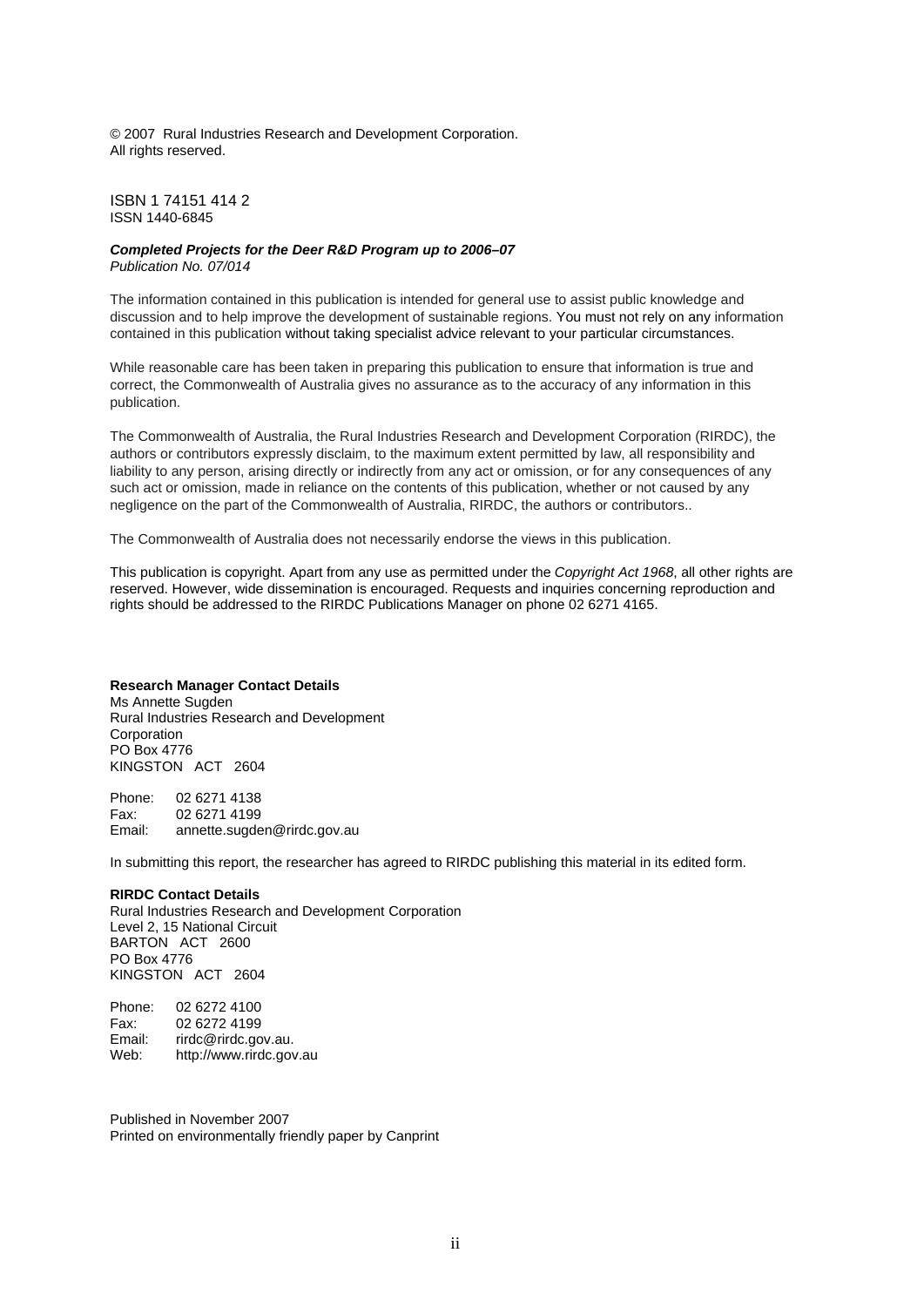# **Foreword**

This report contains information on completed Deer research projects funded by RIRDC for 2006– 07, as well as the completed projects from previous years.

The RIRDC Deer R&D Program aims to foster the development of an Australian deer industry as a profitable, efficient and sustainable mainstream agricultural enterprise with internationally competitive products.

This report is the newest addition to our extensive catalogue of over 1700 research reports, most of which are available for viewing, downloading or purchasing online through our website:

- downloads at [www.rirdc.gov.au/fullreports/index.html](http://www.rirdc.gov.au/fullreports/index.html)
- purchases at [www.rirdc.gov.au/eshop](http://www.rirdc.gov.au/eshop)

**Peter O'Brien**  Managing Director Rural Industries Research and Development Corporation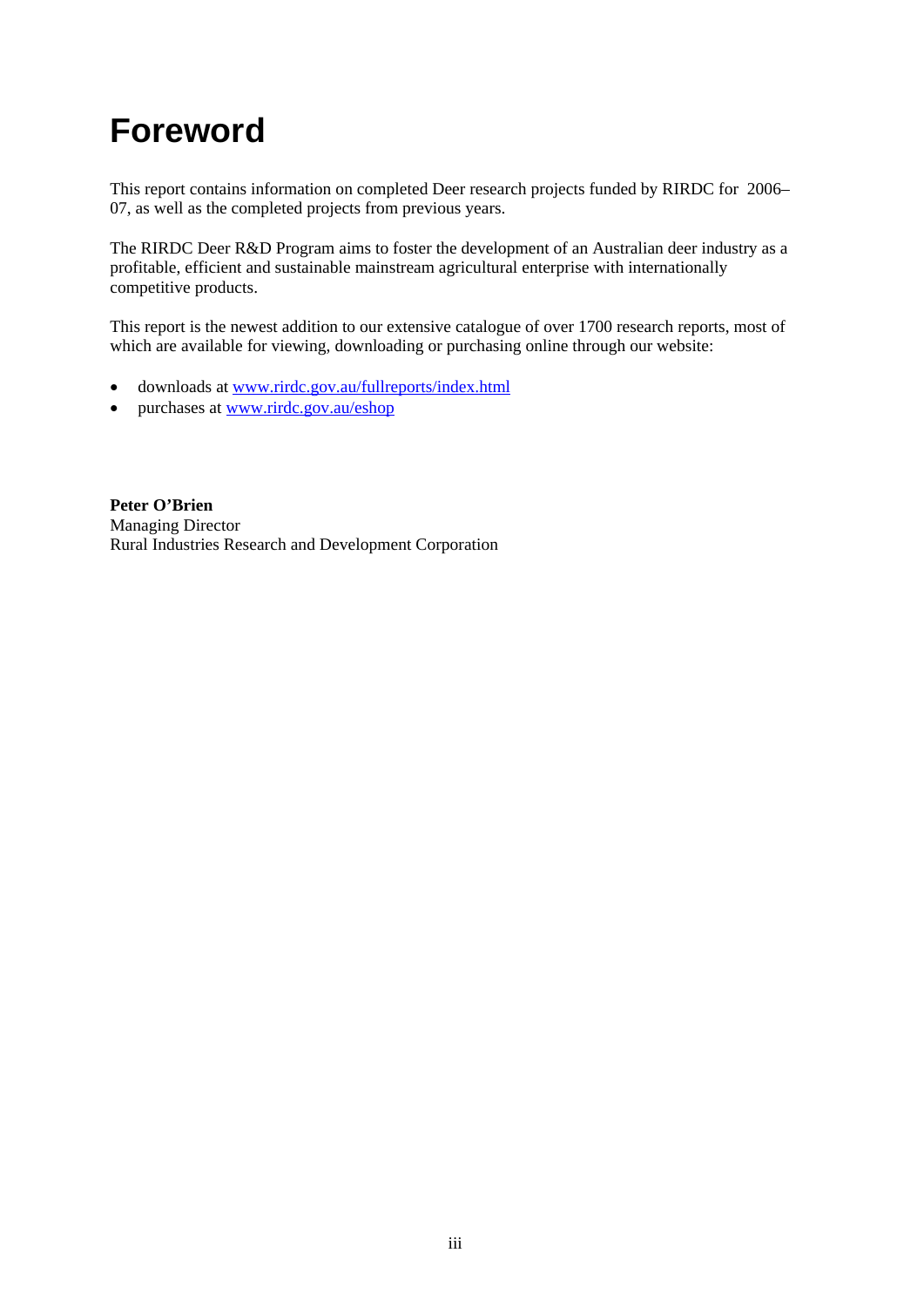# **Contents**

|                   |                      | <b>DEER</b><br><b>COMPLETED PROJECTS In 2006-07</b> |              |                     |                          |
|-------------------|----------------------|-----------------------------------------------------|--------------|---------------------|--------------------------|
| <b>PROJECT No</b> | <b>PROJECT TITLE</b> | <b>RESEARCHER</b>                                   | <b>PHONE</b> | <b>ORGANISATION</b> | <b>PAGE</b><br><b>No</b> |

### **Improve the profitability of the Australian industry for all stakeholders**

| DIP-17A | Industry statistics             | Mr Chris Tuckwell | (08) 8523 3500 | Deer Industry Projects & |  |
|---------|---------------------------------|-------------------|----------------|--------------------------|--|
|         |                                 |                   |                | Developments Pty Ltd     |  |
| DIP-16A | Facilitate industry development | Mr Chris Tuckwell | (08) 8523 3500 | Deer Industry Projects & |  |
|         |                                 |                   |                | Developments Pty Ltd     |  |

#### **Develop international and domestic markets for Australian venison and develop supply chain management programs**

| 177<br>$\sim$ |                |                                       |                   |                |                                   |  |
|---------------|----------------|---------------------------------------|-------------------|----------------|-----------------------------------|--|
|               | $US-1$<br>132A | development<br>:ilitate<br>: industrv | McRae<br>l imothy | (02)<br>636047 | Sydney<br>' he<br>University of ' |  |

| <b>DEER</b><br><b>COMPLETED PROJECTS BEFORE 2006-2007</b> |                                                                                                                              |                                           |                                  |                                                        |                                     |
|-----------------------------------------------------------|------------------------------------------------------------------------------------------------------------------------------|-------------------------------------------|----------------------------------|--------------------------------------------------------|-------------------------------------|
| <b>PROJECT</b><br>No                                      | <b>PROJECT TITLE</b>                                                                                                         | <b>RESEARCHER</b>                         | <b>PHONE</b>                     | <b>ORGANISATION</b>                                    | <b>PAGE</b><br>$\bf N$ <sub>0</sub> |
|                                                           | Improve on farm production efficiency                                                                                        |                                           |                                  |                                                        |                                     |
| <b>UWS-18A</b>                                            | Study of the relationship between body<br>condition score, carcass composition and<br>consumer perception of venison quality | Dr Robert Mulley                          | $(02)$ 4570 1438                 | University of Western<br>Sydney                        | 6                                   |
| SAR-41A                                                   | Optimum weaning time of fallow deer in<br>southern Australia                                                                 | Dr Phil Glatz<br>Dr Yingjun Ru            | (08) 83037786                    | South Australian Research<br>and Development Institute | 8                                   |
| SAR-26A                                                   | Effect of salt intake on feed intake and<br>growth rate of fallow and red weaner deer                                        | Dr Yingjun Ru                             | (08) 8303 7787                   | South Australian Research<br>Development Institite     | 9                                   |
|                                                           | Improve the Profitability of the Australian industry for all stakeholders                                                    |                                           |                                  |                                                        |                                     |
| CAM-1A                                                    | Improving Deer Industry Profitability<br>through Research Uptake - Pilot Project                                             | Gaye Cameron                              | $(03)$ 5983 2030                 | Private                                                | 11                                  |
| DIP-9A                                                    | Deer Production Handbook and Industry<br><b>Statistics</b>                                                                   | <b>Chris Tuckwell</b>                     | (08) 8523 3500                   | Rural Industries<br>Development                        | $\overline{13}$                     |
| DIP-12A                                                   | Generic Investment Proposal<br>Development                                                                                   | Chris Tuckwell                            | (08) 8523 3500                   | Rural Industries<br>Development                        | $\overline{15}$                     |
| $KDI-26A$                                                 | A complete guide to deer farming in<br>Australia                                                                             | Pamela Horsley                            | (08) 9478 3343                   | Kondinin Group                                         | 17                                  |
|                                                           | Facilitate adoption of improved production technologies                                                                      |                                           |                                  |                                                        |                                     |
| <b>DIP-11A</b>                                            | <b>Venison Quality Assurance</b>                                                                                             | Chris Tuckwell                            | (08) 8523 3500                   | Rural Industry<br>Development Pty Ltd                  | 18                                  |
| <b>DIP-15A</b>                                            | Dissemination of results of research<br>projects - 2                                                                         | <b>Chris Tuckwell</b>                     | (08) 8523 3500                   | Rural Industry<br>Development Pty Ltd                  | 19                                  |
| MAT-1A                                                    | Restoration of Cartilage by Novel Gene<br>Therapy                                                                            | <b>A/Prof Peter Ghosh</b><br>Dennis White | (02) 9926 7239<br>(02) 4472 1162 | Matrix Gene P/L                                        | 21                                  |
| DIP-13A                                                   | Dissemination of results of research<br>projects                                                                             | Chris Tuckwell                            | (08) 8523 3500                   | <b>Rural Industries</b><br>Development                 | 23                                  |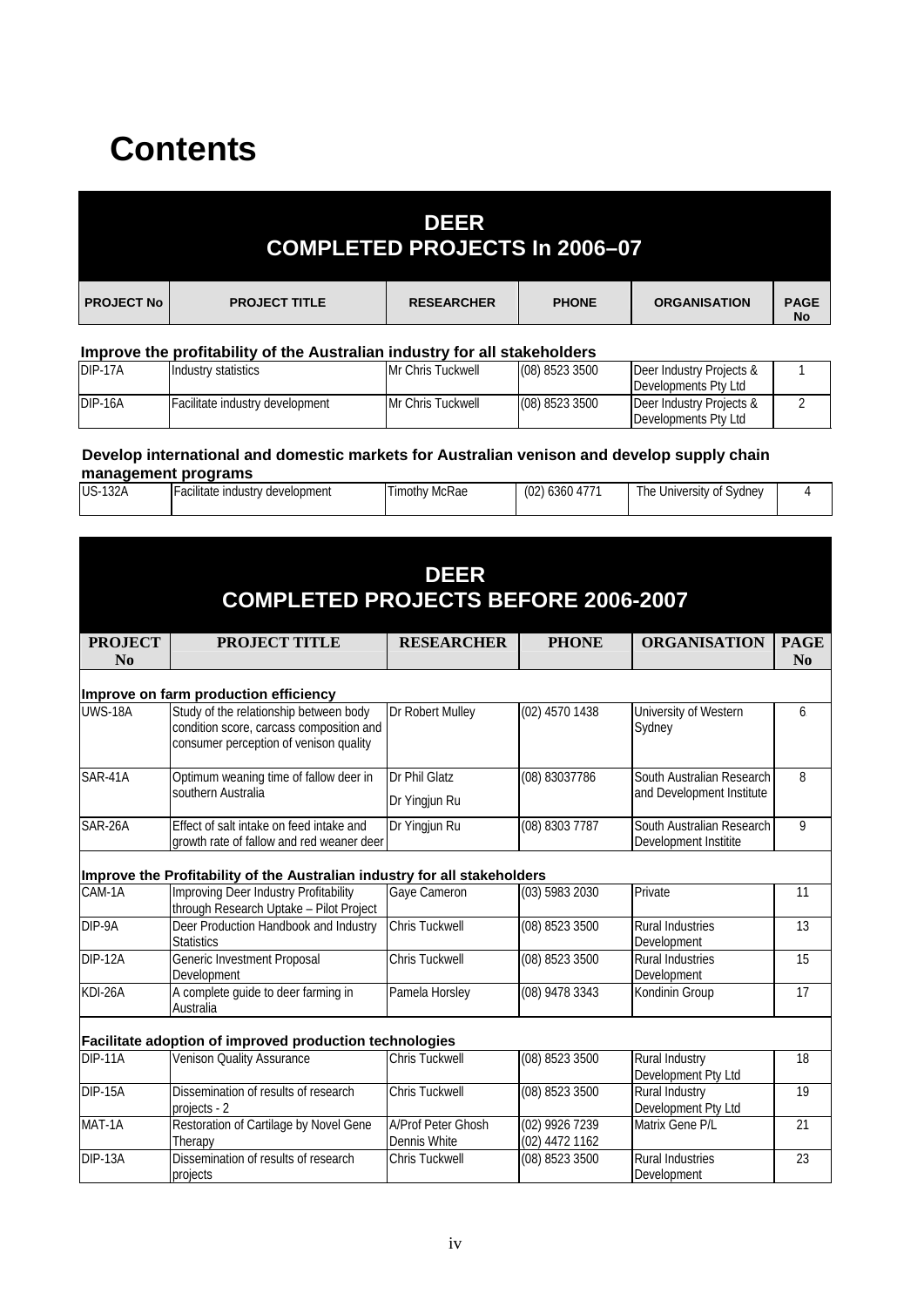| <b>DEER</b><br><b>COMPLETED PROJECTS BEFORE 2006-2007</b> |                                                                                                                        |                   |                |                                              |             |
|-----------------------------------------------------------|------------------------------------------------------------------------------------------------------------------------|-------------------|----------------|----------------------------------------------|-------------|
| <b>PROJECT</b>                                            | <b>PROJECT TITLE</b>                                                                                                   | <b>RESEARCHER</b> | <b>PHONE</b>   | <b>ORGANISATION</b>                          | <b>PAGE</b> |
| N <sub>0</sub>                                            |                                                                                                                        |                   |                |                                              | $\bf No$    |
| programs                                                  | Develop international and domestic markets for Australian venison and develop supply chain management                  |                   |                |                                              |             |
| LBP-2A                                                    | Deborah Moffat - Presentation of LBP-1A<br>"A domestic market positioning strategy<br>for Australian Venison" findings | Deborah Moffat    | (02) 9938 3399 | Loulaki Blue Pty Ltd                         | 25          |
| DIP-14A                                                   | National Velvet Accreditation Scheme<br>Database Development                                                           | Chris Tuckwell    | (08) 8523 3500 | <b>Rural Industry</b><br>Development Pty Ltd | 26          |
| LBP-1A                                                    | A domestic market positioning strategy<br>for Australian Venison - A sub-program of<br>RIRDC US-130A                   | Deborah Moffat    | (02) 9938 3399 | Loulaki Blue Pty Ltd                         | 27          |
| VUT-4A                                                    | Marketing venison products: Trademark<br>and country-of-origin influences and<br>effects                               | Dr Suku Bhaskaran | (03) 9216 8263 | Victoria University                          | 29          |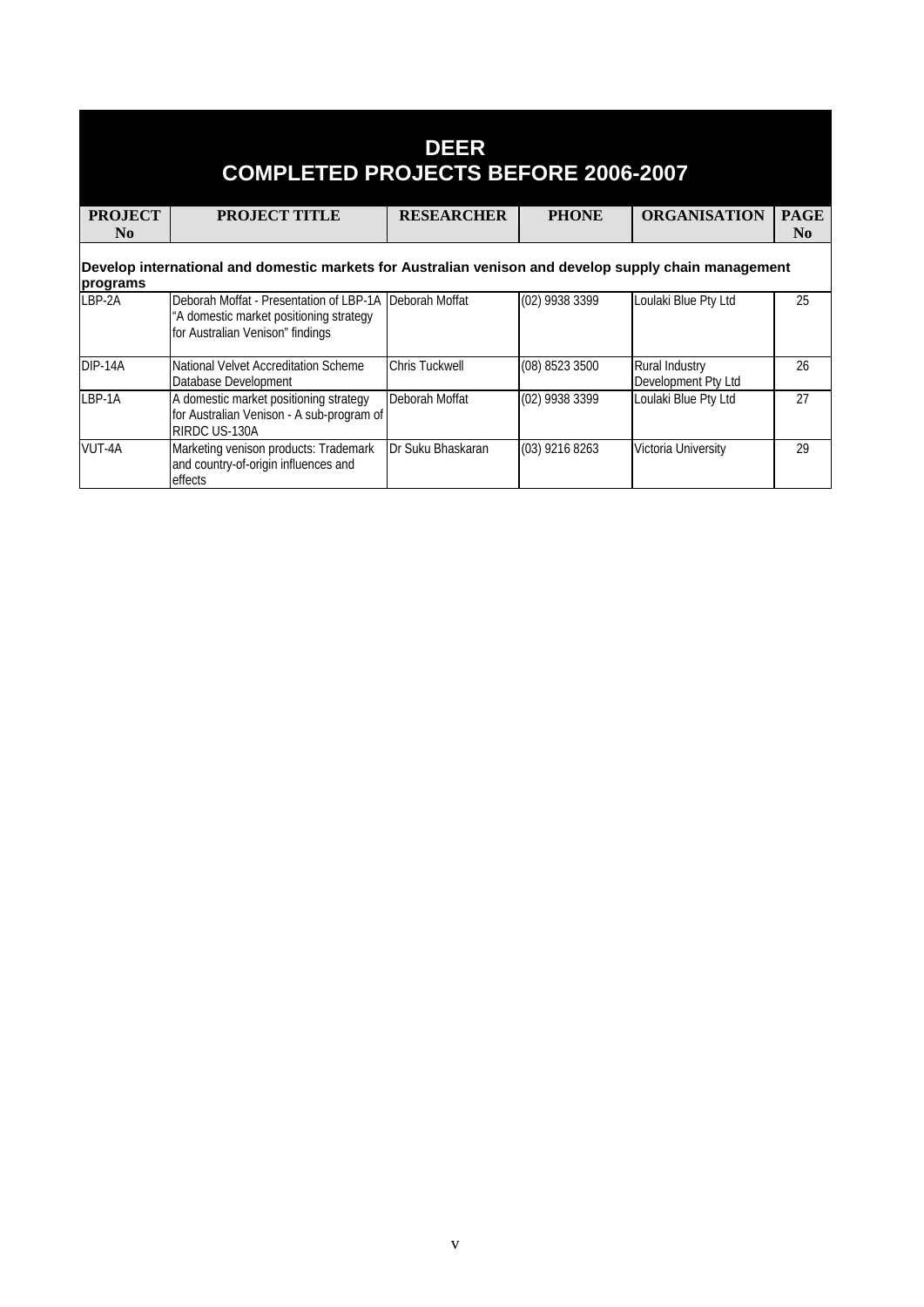#### <span id="page-5-0"></span>**Completed Projects - Improve the profitability of the Australian industry for all stakeholders**

| <b>Project Title</b>                                                                                      | <b>Industry statistics</b>                                                                                                                                                                                                                                                                                                                                                                                           |
|-----------------------------------------------------------------------------------------------------------|----------------------------------------------------------------------------------------------------------------------------------------------------------------------------------------------------------------------------------------------------------------------------------------------------------------------------------------------------------------------------------------------------------------------|
| <b>RIRDC Project No.:</b><br><b>Researcher:</b><br>Organisation:<br>Phone:<br>Email:<br><b>Objectives</b> | <b>DIP-17A</b><br>Mr Chris Tuckwell<br>Deer Industry Projects & Developments Pty Ltd<br>(08) 8523 3500<br>cdt@bigpond.net.au<br>To assist development, expansion and confidence in the Australian deer<br>industry by:                                                                                                                                                                                               |
| <b>Background</b>                                                                                         | 1. Ongoing maintenance and regular updating of deer industry databases<br>2. Regular interpretation and reporting of deer industry statistics<br>The expansion of the industry in Australia continues to be dependent on<br>objective collection, interpretation and dissemination of positive market<br>information as well as the development of marketing and production<br>strategies based on accurate records. |
| <b>Research</b>                                                                                           | Project methodology included:<br>Maintenance and regular updating of:<br>1.<br>a. Industry contact lists.<br>b. Statistics related to venison and velvet production.<br>c. Contact with and provision of industry data to State and Federal<br>government agencies.<br>d. The NVAS database software.                                                                                                                |
|                                                                                                           | Regular and open reporting of market and other information to<br>2.<br>industry and related agricultural interests.                                                                                                                                                                                                                                                                                                  |
| <b>Outcomes</b>                                                                                           | The ongoing development of the Australian deer industry will continue to<br>be dependant on a planned approach to Research and Development that<br>is based on accurate and up-to-date industry statistics.                                                                                                                                                                                                          |
|                                                                                                           | The project has provided objective collection, interpretation and<br>dissemination of market information.                                                                                                                                                                                                                                                                                                            |
| <b>Implications</b>                                                                                       | Statistics continue to show the generally depressed nature of the industry<br>as well as the significant improvement in velvet antler return. They also<br>suggest areas that may be important considerations for future research<br>and development emphasis.                                                                                                                                                       |
| <b>Publications</b>                                                                                       | Tuckwell C. (2007). Deer Industry Statistics. RIRDC Project No. DIP-17A.                                                                                                                                                                                                                                                                                                                                             |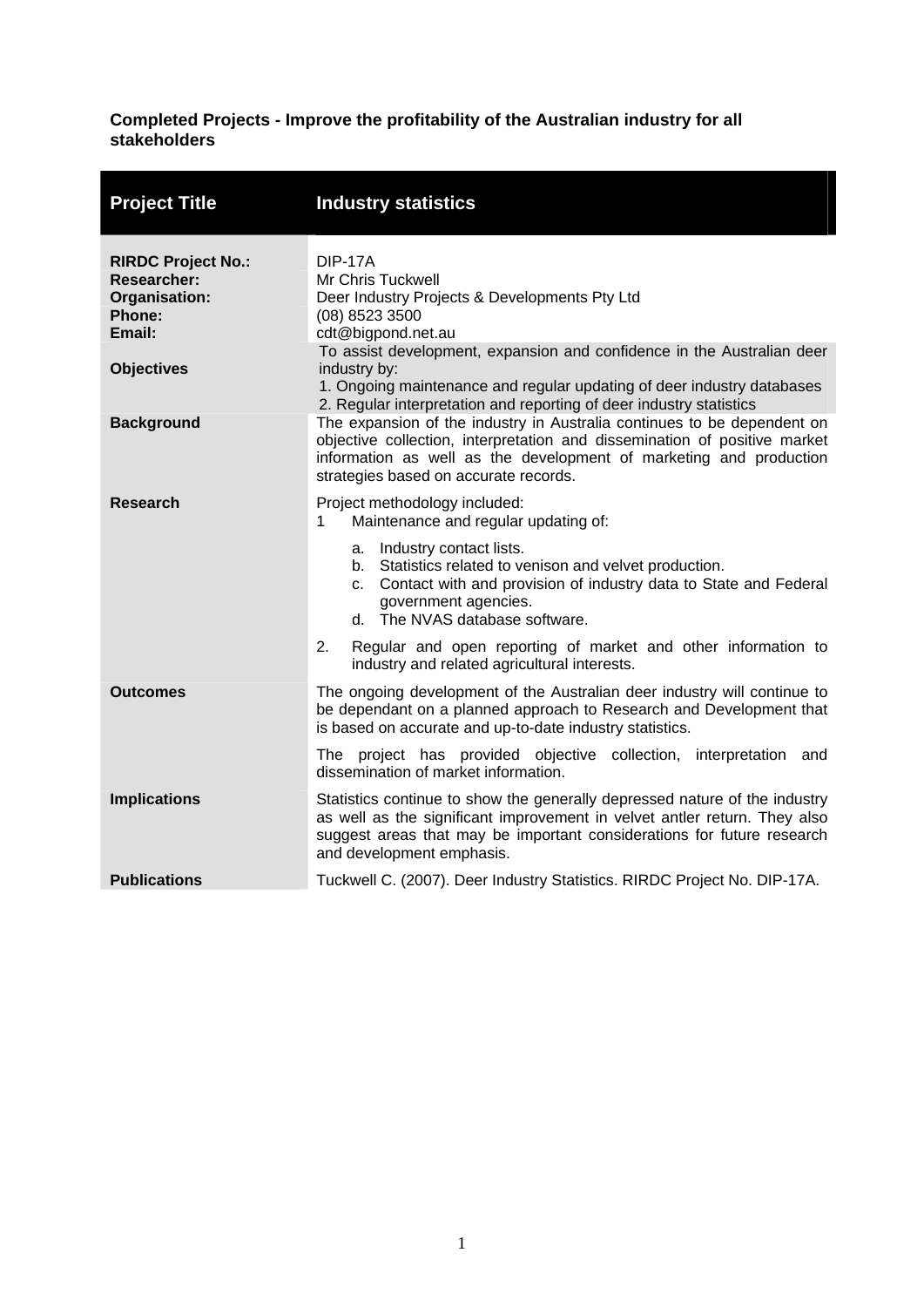#### <span id="page-6-0"></span>**Completed Projects - Improve the profitability of the Australian industry for all stakeholders**

| <b>Project Title</b>                                                                                                                      | <b>Facilitate industry development</b>                                                                                                                                                                                                                                                                                                                                                                                                                                                                                                                                                                                                                                                                                   |
|-------------------------------------------------------------------------------------------------------------------------------------------|--------------------------------------------------------------------------------------------------------------------------------------------------------------------------------------------------------------------------------------------------------------------------------------------------------------------------------------------------------------------------------------------------------------------------------------------------------------------------------------------------------------------------------------------------------------------------------------------------------------------------------------------------------------------------------------------------------------------------|
| <b>RIRDC Project No.:</b><br><b>Start Date:</b><br><b>Finish Date:</b><br><b>Researcher:</b><br>Organisation:<br>Phone:<br>Fax:<br>Email: | DIP-16A<br>01-Dec-2005<br>30-Nov-2006<br>Mr Chris Tuckwell<br>Deer Industry Projects & Developments Pty Ltd<br>(08) 8523 3500<br>(08) 8523 3301<br>cdt@bigpond.net.au                                                                                                                                                                                                                                                                                                                                                                                                                                                                                                                                                    |
| <b>Objectives</b>                                                                                                                         | To assist development, expansion and confidence in the Australian deer<br>industry by:<br>Reviewing existing promotional material and providing a detailed<br>summary of available pamphlets, original art work etc<br>• With consideration of the final report from the RIRDC funded project<br>US-103A, developing a new Five Year Plan for the Australian Deer<br>Industry<br>Undertaking ongoing maintenance and regular updating of deer<br>$\bullet$<br>industry databases<br>Undertaking regular interpretation and reporting of deer industry<br>$\bullet$<br>statistics.                                                                                                                                        |
| <b>Background</b>                                                                                                                         | Encouragement of consumers to consider products of the Australian deer<br>industry must be supported by objective promotional material that<br>highlights the positive aspects of the products and provides information<br>about their ideal preparation. Updates of promotions material could link<br>well with current research undertaken at the University of Western<br>Sydney. The exiting Five-Year Deer Industry Research and Development<br>Plan covers the period 2000-2005. A new plan that identifies appropriate,<br>up-to-date, industry supported key objectives for R&D investments is<br>necessary. The plan will be aimed at supporting the profitable<br>development of the Australian deer industry. |
|                                                                                                                                           | The expansion of the industry in Australia continues to be dependent on<br>objective collection, interpretation and dissemination of positive market<br>information as well as the development of marketing and production<br>strategies based on accurate records.                                                                                                                                                                                                                                                                                                                                                                                                                                                      |
| <b>Research</b>                                                                                                                           | Project methodology included:                                                                                                                                                                                                                                                                                                                                                                                                                                                                                                                                                                                                                                                                                            |
|                                                                                                                                           | Undertaking a review of existing promotional material and provide a<br>٠<br>detailed summary of available pamphlets, original art work etc.                                                                                                                                                                                                                                                                                                                                                                                                                                                                                                                                                                              |
|                                                                                                                                           | With consideration of the final report from the RIRDC funded project<br>US-103A and in consultation with industry stakeholders, develop a new<br>Five Year Plan for the Australian Deer Industry.                                                                                                                                                                                                                                                                                                                                                                                                                                                                                                                        |
|                                                                                                                                           | Maintenance and regular updating of:                                                                                                                                                                                                                                                                                                                                                                                                                                                                                                                                                                                                                                                                                     |
|                                                                                                                                           | industry contact lists<br>٠<br>statistics related to venison and velvet production<br>٠<br>• contact with and provision of industry data to State and Federal<br>government agencies<br>the NVAS database software.                                                                                                                                                                                                                                                                                                                                                                                                                                                                                                      |
|                                                                                                                                           | Regular and open reporting of market and other information to industry<br>and related agricultural interests.                                                                                                                                                                                                                                                                                                                                                                                                                                                                                                                                                                                                            |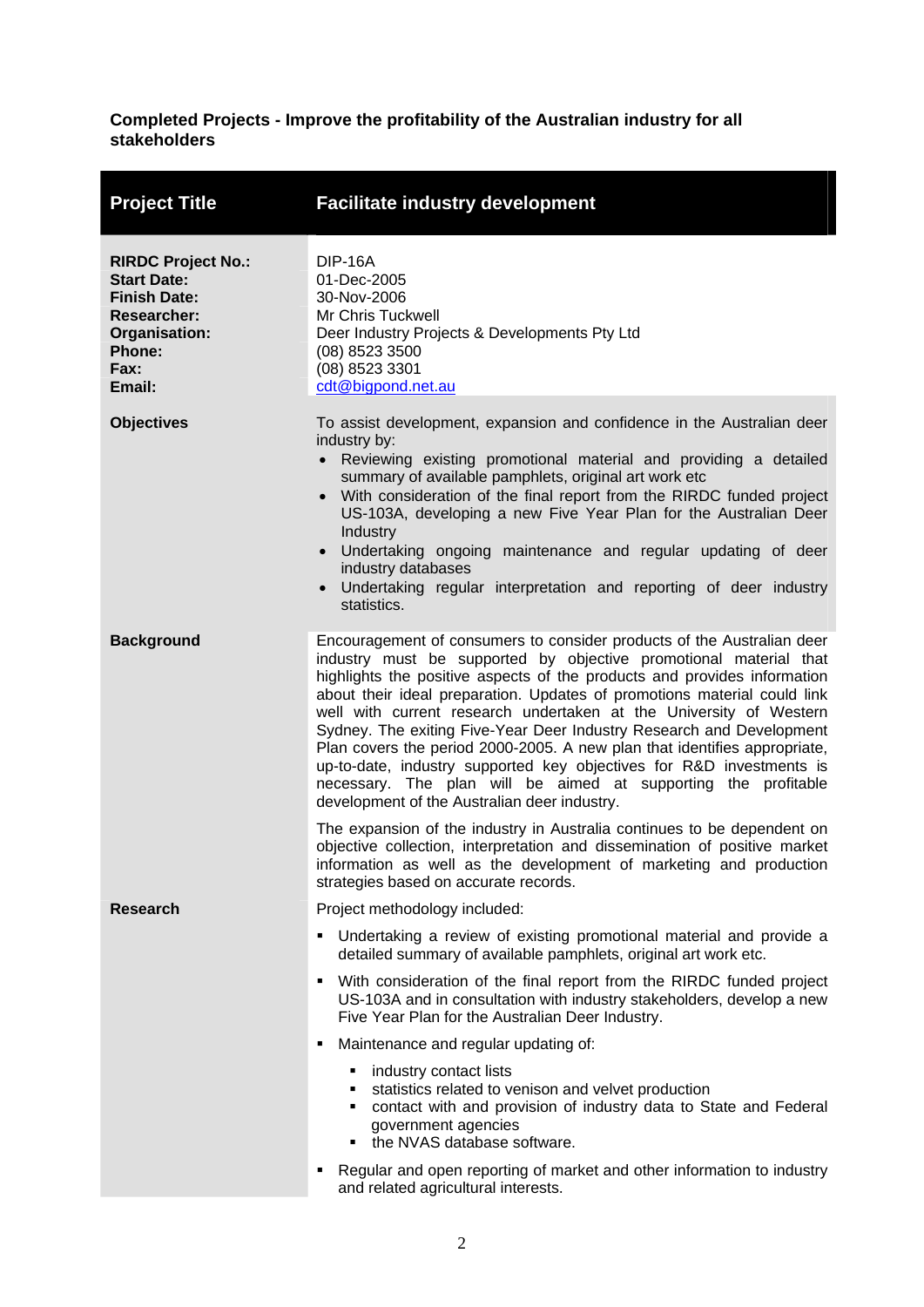| <b>Outcomes</b>     | Future deer industry development and promotional programs will rely on<br>production and promulgation of appropriate promotional material. Cost<br>effective production of new material and reproduction of existing material<br>such material will be dependent on knowledge about and availability of<br>existing material and previously developed art work. This project has<br>catalogued available information. With consideration of available up-to-<br>date information including that from the RIRDC project US-103A input was<br>provided during the development of a new Five-Year Deer Industry<br>Research and Development Plan will be developed. The project continued<br>objective collection, interpretation and dissemination of market<br>information. |
|---------------------|----------------------------------------------------------------------------------------------------------------------------------------------------------------------------------------------------------------------------------------------------------------------------------------------------------------------------------------------------------------------------------------------------------------------------------------------------------------------------------------------------------------------------------------------------------------------------------------------------------------------------------------------------------------------------------------------------------------------------------------------------------------------------|
| <b>Implications</b> | Statistics not only continue to show the depressed nature of the industry<br>but suggest areas where correct application of research results may help<br>improve the long term prospects for the industry.                                                                                                                                                                                                                                                                                                                                                                                                                                                                                                                                                                 |
| <b>Publications</b> | Tuckwell C. (in press). Facilitate Industry Development. RIRDC Project No<br>DIP-16A.                                                                                                                                                                                                                                                                                                                                                                                                                                                                                                                                                                                                                                                                                      |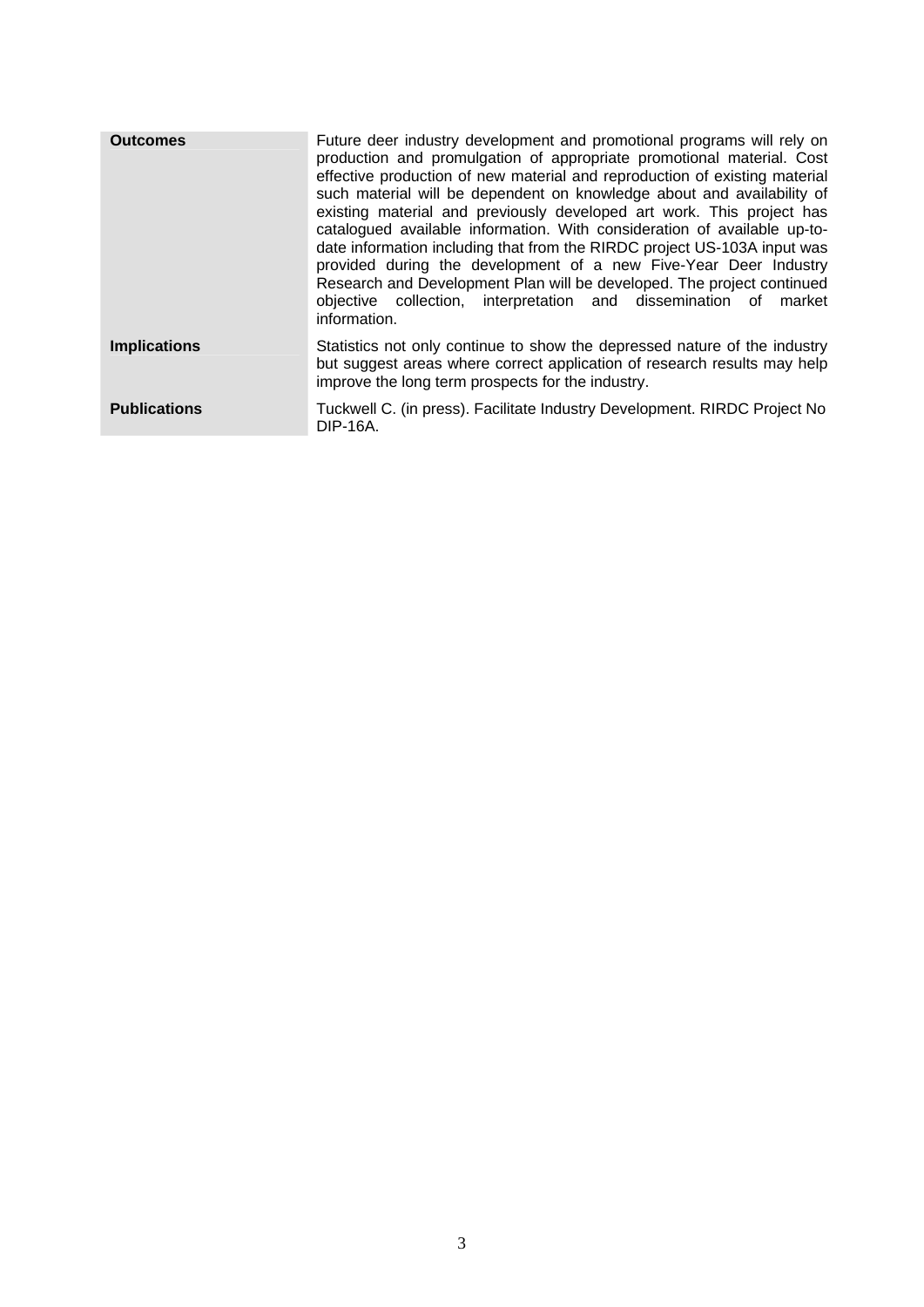<span id="page-8-0"></span>**Completed Project - Develop international and domestic markets for Australian venison and develop supply chain management programs** 

| <b>Project Title</b>                                                                                                              | <b>Scholarship - Timothy McRae</b>                                                                                                                                                                                                                                                                                                                                                                                                                                                                                                                                                                                                                                                                                                                                                                                                                                                   |
|-----------------------------------------------------------------------------------------------------------------------------------|--------------------------------------------------------------------------------------------------------------------------------------------------------------------------------------------------------------------------------------------------------------------------------------------------------------------------------------------------------------------------------------------------------------------------------------------------------------------------------------------------------------------------------------------------------------------------------------------------------------------------------------------------------------------------------------------------------------------------------------------------------------------------------------------------------------------------------------------------------------------------------------|
| <b>RIRDC Project No.:</b><br><b>Start Date:</b><br><b>Finish Date:</b><br><b>Researcher:</b><br>Organisation:<br>Phone:<br>Email: | <b>US-132A</b><br>August 2004<br>August 2006<br><b>Timothy McRae</b><br>University of Sydney<br>02 6365 7770<br>tmcrae@csu.edu.au                                                                                                                                                                                                                                                                                                                                                                                                                                                                                                                                                                                                                                                                                                                                                    |
| <b>Objectives</b>                                                                                                                 | What methodological processes appear to be significant in developing<br>$\bullet$<br>an industry endorsed strategic plan for the case situation of the<br>Australian venison industry and what are their perceived strengths and<br>limitations?                                                                                                                                                                                                                                                                                                                                                                                                                                                                                                                                                                                                                                     |
| <b>Background</b>                                                                                                                 | The broad aim of the research was to develop and implement an industry<br>endorsed strategy that identified choices for growth for all sectors and<br>participant levels of the Australian farmed venison industry, through a<br>portfolio of improved business opportunities and tailored change<br>management strategies.                                                                                                                                                                                                                                                                                                                                                                                                                                                                                                                                                          |
| <b>Research</b>                                                                                                                   | 1. Outcomes and results for the Australian venison industry: where the<br>case study results from the process undertaken to develop a strategic<br>plan for the Australian venison industry are discussed.                                                                                                                                                                                                                                                                                                                                                                                                                                                                                                                                                                                                                                                                           |
|                                                                                                                                   | 2. Outcomes and results from the strategic process: where the results<br>from the methodological processes undertaken in developing a<br>strategic plan are documented and discussed.                                                                                                                                                                                                                                                                                                                                                                                                                                                                                                                                                                                                                                                                                                |
| <b>Outcomes</b>                                                                                                                   | As a result of the strategic process utilised, a final industry endorsed<br>strategic plan was achieved for the Australian venison industry. The<br>successful endorsement of the plan by industry was largely due to the<br>process utilised and the methodology undertaken. The key feature of the<br>process was the constant validation of research outcomes with industry<br>participants. The constant validation and feedback from industry<br>contributed significantly to the success of both the strategic process and<br>strategic plan for the Australian venison industry. The synergies between<br>the results from the analytical process, relationship process and external<br>factors ensured a positive outcome for the strategic process. The<br>combination of the three processes ensured that the strategic process<br>was robust, flexible and investigative. |
| <b>Implications</b>                                                                                                               | The process of developing successful endorsement of a strategic plan for<br>the Australian venison industry relied upon the synergy between analytical<br>and relationship methodologies.                                                                                                                                                                                                                                                                                                                                                                                                                                                                                                                                                                                                                                                                                            |
|                                                                                                                                   | The relationship methodology undertaken by the researchers formed a<br>critical process in this development since the researchers believed it was<br>imperative that a positive professional relationship was created with key<br>industry players during the research process. At all stages in the<br>development of the endorsed strategic plan, the researchers attempted to<br>gain as much industry feedback and opinion as possible. This resulted in<br>the researchers regularly consulting with industry stakeholders about the<br>emerging direction of strategy. In turn, this facilitated establishment of<br>ownership and the successful endorsement of the strategic plan.<br>The overwhelming endorsement of the final strategic plan by the                                                                                                                        |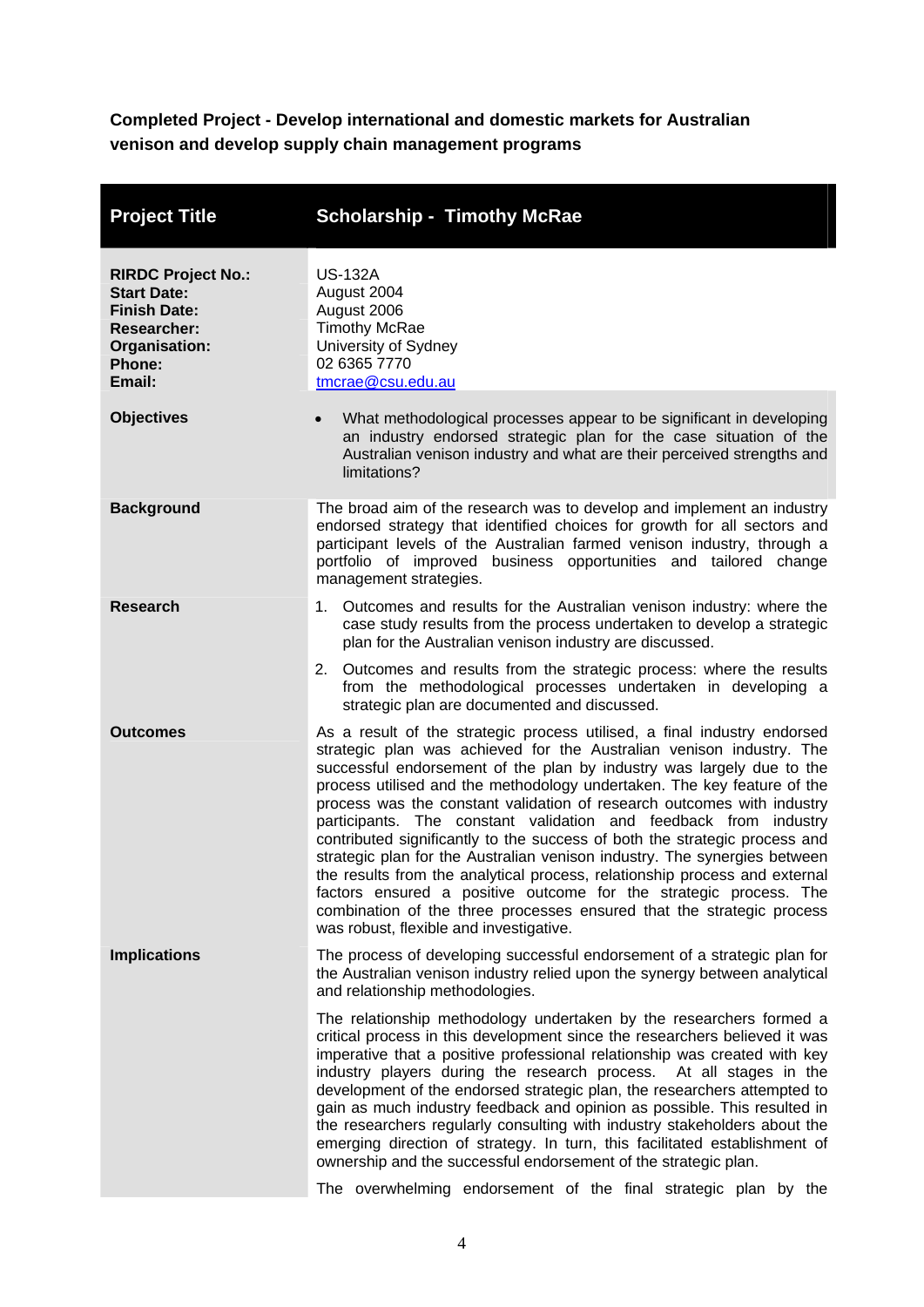|                     | Australian venison industry provided evidence, at least in a case study<br>approach, that a coordinated strategic process can be successful.                                                             |
|---------------------|----------------------------------------------------------------------------------------------------------------------------------------------------------------------------------------------------------|
| <b>Publications</b> | McRae, T.B, Cox, R.J, and Watson G.K, A situation analysis of the<br>Australian Venison industry, Australian Farm Business Management<br>Journal, Vol. 3, no. 1, pp 76-85.                               |
|                     | Cox, R.J, Watson, G.K, McRae, T.B, and Cunial, C.M, An Industry<br>endorsed strategic plan for the Australian venison industry, Australian<br>Farm Business Management Journal, Vol. 3, no. 2, pp 14-25. |
|                     | Cox, R.J, Watson, G.K, McRae, T.B, and Cunial, C.M, Opportunities and<br>limits to the future of the Australian farmed venison industry, Extension<br>Farming Systems Journal, Vol. 2, no. 1, pp 15-26.  |
|                     | Watson, G.K, Cox, R.J, McRae, T.B, and Cunial, C.M, Development of<br>change management initiatives for the Australian venison industry,<br>Extension Farming Systems Journal, Vol. 2, no. 1, pp 81-90.  |
|                     |                                                                                                                                                                                                          |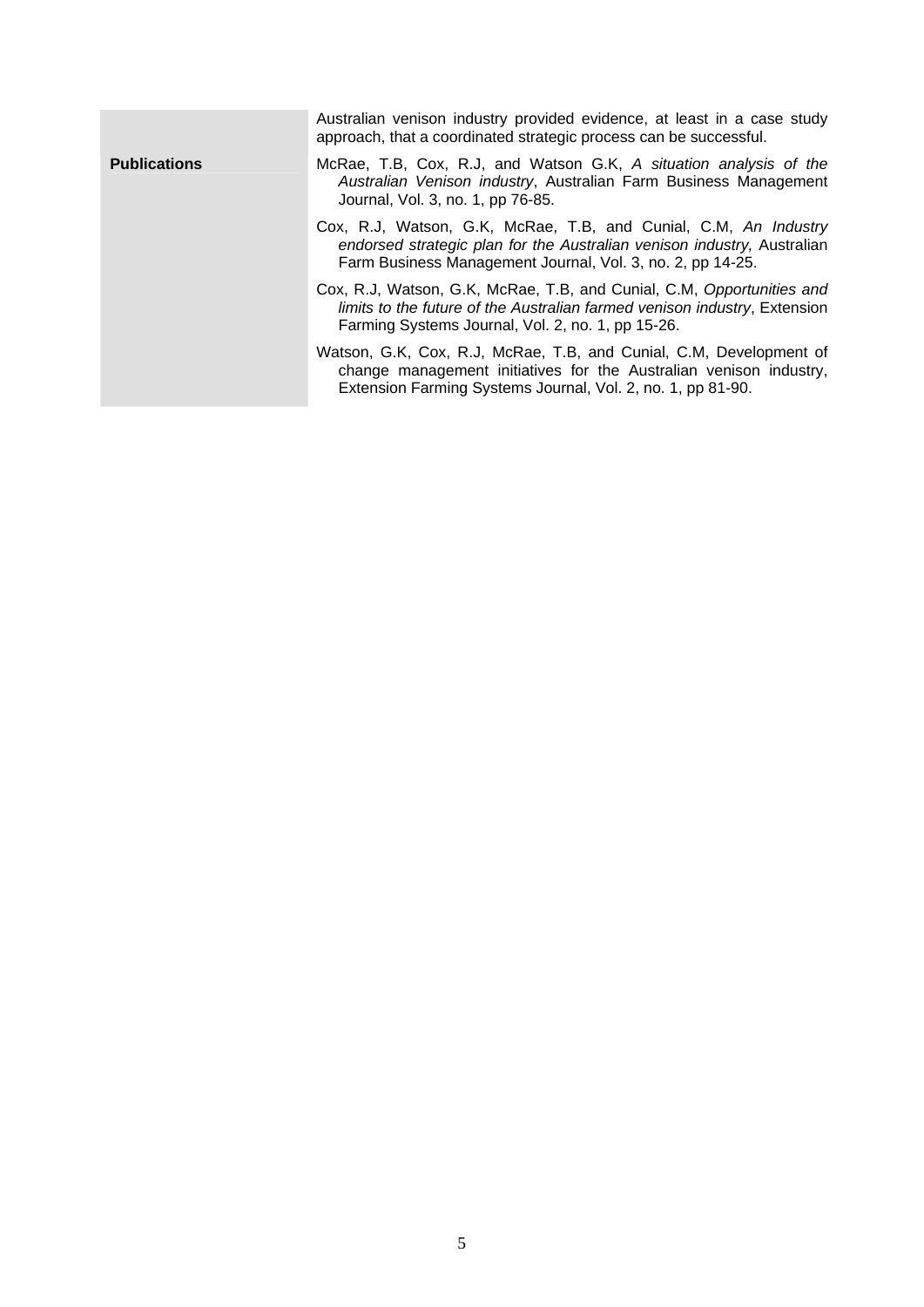## <span id="page-10-0"></span>**Completed projects prior to 2006-2007 – Improve on farm production efficiency**

| <b>Project Title</b>                                                                                | Study of the relationship between body condition score,<br>carcass composition and consumer perception of venison<br>quality                                                                                                                                                                                                                                                                                                                                                                                                                                                                                                                                                                             |
|-----------------------------------------------------------------------------------------------------|----------------------------------------------------------------------------------------------------------------------------------------------------------------------------------------------------------------------------------------------------------------------------------------------------------------------------------------------------------------------------------------------------------------------------------------------------------------------------------------------------------------------------------------------------------------------------------------------------------------------------------------------------------------------------------------------------------|
| <b>RIRDC Project No.:</b><br><b>Researcher:</b><br>Organisation:<br><b>Phone:</b><br>Fax:<br>Email: | <b>UWS-18A</b><br>Dr Robert Mulley<br>University of Western Sydney<br>(02) 4570 1438<br>(02) 4570 1383<br>r.mulley@uws.edu.au                                                                                                                                                                                                                                                                                                                                                                                                                                                                                                                                                                            |
| <b>Objectives</b>                                                                                   | Characterise the biochemical and physical attributes of deer carcasses<br>for body condition scores 2, 3 & 4 (commercial grades) to increase<br>consumer confidence and quality of supply.<br>Develop industry best practice for post slaughter management of<br>$\bullet$<br>carcasses to enhance the three major quality components of venison,<br>being tenderness, juiciness and flavour.<br>Determine the impact of supplementary feeding on the eating quality<br>characteristics of venison.                                                                                                                                                                                                      |
| <b>Background</b>                                                                                   | An earlier RIRDC project No. UWS-16A (The Nutritional Requirements of<br>Pregnant and Lactating Red and Fallow Deer) developed a body condition<br>scoring system (BCS) for fallow deer in order to aid quality assurance at the<br>production and processing level. This system provides a common language,<br>which can be used by farmers, processors and marketers to describe<br>carcass characteristics. This work identified a gap in the research in linking<br>on farm production to meat quality. Understanding the relationships<br>between live animal body condition, slaughter techniques and post<br>slaughter carcass management are critical elements for quality assurance<br>of meat. |
| <b>Research</b>                                                                                     | Fallow deer (bucks and does) and red deer (stags) were analysed for meat<br>quality attributes, both biochemical and sensorial. The attributes examined<br>were pH, fat, moisture, juiciness, colour, tenderness, flavour and overall<br>liking. Meat was analysed according to body condition, feed type (pasture<br>vs. grain), sex and post-slaughter hanging techniques (Achilles hung or<br>pelvic suspension). The research results were utilised to make<br>recommendations to industry on optimal pre and post slaughter<br>management techniques.                                                                                                                                               |
| <b>Outcomes</b>                                                                                     | Fallow deer does had better meat quality attributes than fallow deer bucks.<br>Grain-fed animals had no significant improvement in meat quality over<br>pasture fed animals, despite a perceived difference in flavour which did not<br>affect overall liking. Pelvic suspension proved to be able to eliminate any<br>differences or variability in pre slaughter condition of animals i.e. BCS 2<br>animals performed as well in tenderness and juiciness ratings as animals of<br><b>BCS 4.</b>                                                                                                                                                                                                       |
| <b>Implications</b>                                                                                 | There is no obvious benefit in farmers holding animals back from slaughter<br>until they achieve higher BCS, if pelvic suspension is used. Cull does are<br>valuable in terms of venison quality, being more tender and juicy than<br>bucks. The finishing of animals on grain would appear to be counter<br>productive. Pelvic suspension proved to be an extremely beneficial tool.<br>Meat quality was significantly improved in all cases using this technique.<br>Given the lack of availability of other meat quality enhancing techniques<br>such as electrical stimulation; pelvic suspension or Tenderstretching is a                                                                           |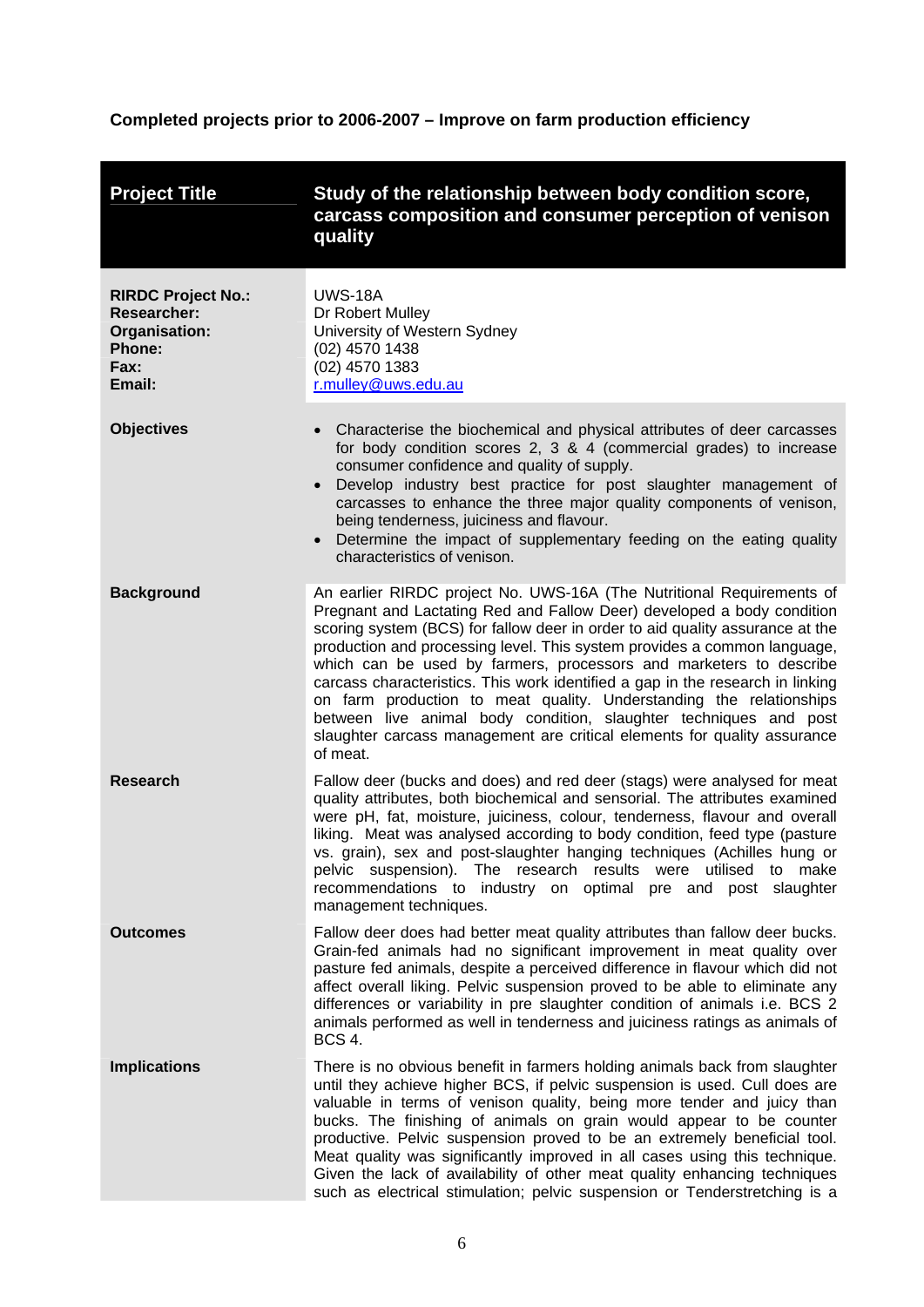technique that the industry should seriously consider adopting. Publications Mulley R., Hutchison C, Flesch J., Wiklund E. and Nicetic O. (2006) Venison Quality - The relationship of body condition score with consumer perception. RIRDC Publication No 06/043. Hutchison C., (2004) Relationship of Body Condition Score and Carcass Composition to Consumer Perception of Venison Quality, Deer Industry Association of Australia, Biennial Conference, April 2004, Mt Gambier, SA Hutchison C.L., Mulley, R.C. and Nicetic, O. (2002) The relationship of body condition score and venison quality characteristics in fallow deer (Dama dama). 5th Int. Deer Biology Conference, Quebec City, Canada. Hutchison C.L., Mulley, R.C., Flesch, J.S & Nicetic, O. (2004) The relationship between body condition score and venison quality, in farmed, entire and castrated Fallow deer bucks (Dama dama) Australian Society of Animal Production Conference, July 2004. Hutchison, C.L. (2004) Venison quality characteristics in commercial grade fallow deer (Dama dama). Innovations Conference, University of Western Sydney. Sims, K.L, Mulley, R.C., Hutchison, C.L. & Wiklund, E. (2004) Post slaughter management of fallow deer (Dama dama): Effect of pelvic suspension method on meat tenderness. Deer Industry Association of Australia, Biennial Conference, April 2004, Mt Gambier, SA. Sims, K.L., Wiklund, E., Hutchison, C.L., Mulley, R.C. and Littlejohn R.P. (2004) Effects of pelvic suspension on the tenderness of meat from Fallow Deer (Dama dama). 50th Int Congress of Meat Sci and Tech, Helsinki, Finland. Wiklund, E., Hutchison, C., Flesch, J., Mulley, R. & Littlejohn, R.P. (2004) Colour stability and water-holding capacity of M.longissimus and carcass characteristics in Fallow deer (Dama dama) grazed on natural pasture or fed barley. Rangifer (In Press). Wiklund, E., Mulley, R.C., Hutchison, C.L. and Littlejohn, R.P. (2004) Effect of carcass suspension method on water holding capacity of Fallow deer (Dama dama) and lamb meat (M.Longissimus). 50th Int Congress of Meat Sci and Tech, Helsinki, Finland. Wiklund E. (2005) Slaktkroppshantering for batter kottkvalitet. Rangifer Report 10, pp. 99-104 (in Swedish with English abstract).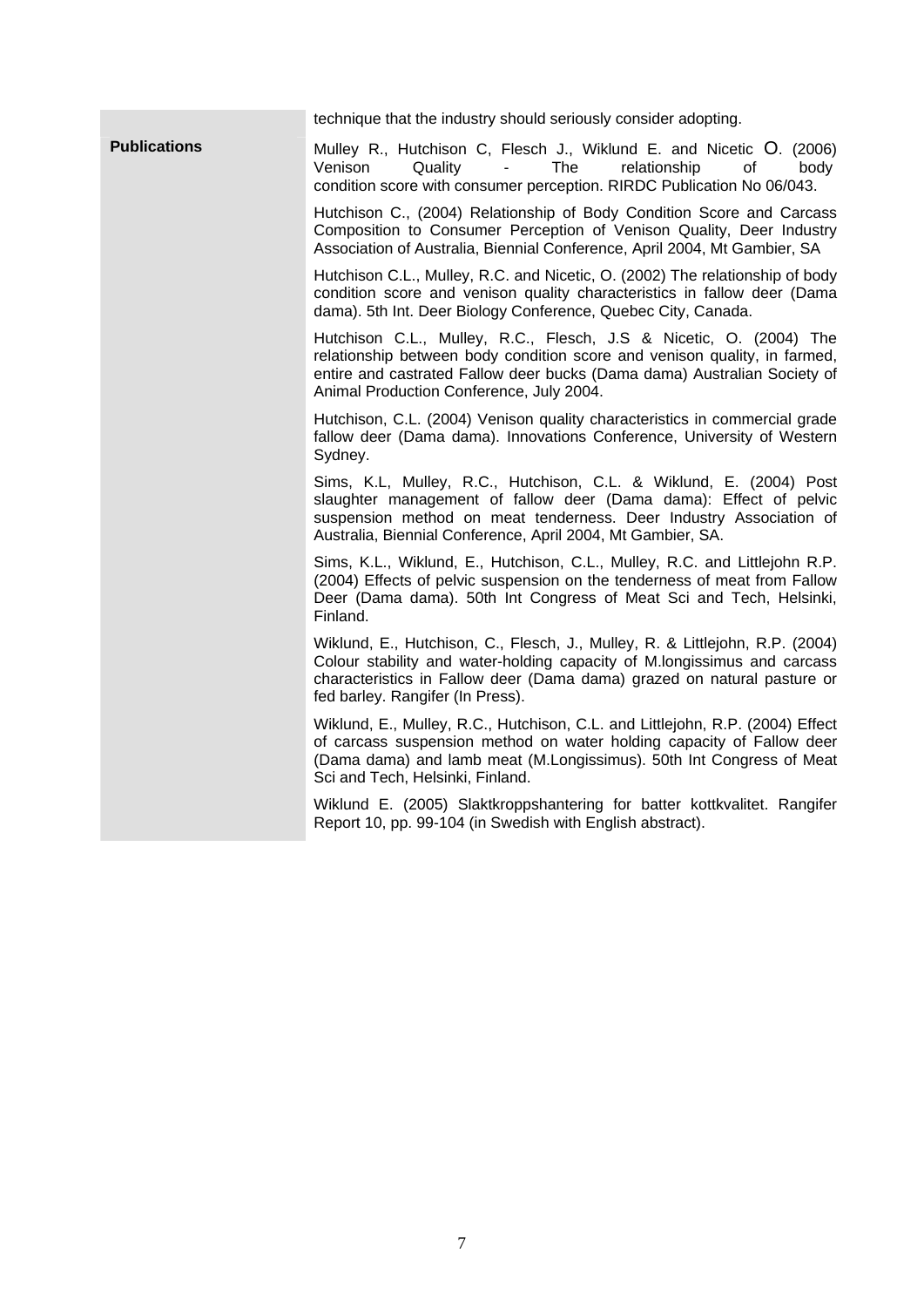## <span id="page-12-0"></span>**Completed projects prior to 2006-2007** - **Improve on farm production efficiency**

| <b>Project Title</b>                                                                         | Optimum weaning time of fallow deer in southern Australia                                                                                                                                                                                                                                                                                                                                                                                                                                                                                                                                                                                                                                                         |
|----------------------------------------------------------------------------------------------|-------------------------------------------------------------------------------------------------------------------------------------------------------------------------------------------------------------------------------------------------------------------------------------------------------------------------------------------------------------------------------------------------------------------------------------------------------------------------------------------------------------------------------------------------------------------------------------------------------------------------------------------------------------------------------------------------------------------|
| <b>RIRDC Project No.:</b><br><b>Researcher:</b><br>Organisation:<br>Phone:<br>Fax:<br>Email: | SAR-41A<br>Dr Phil Glatz and Dr Yingjun Ru<br>South Australian Research and Development Institute<br>(08) 83037786<br>(08) 83037689<br>Glatz.phil@saugov.sa.gov.au                                                                                                                                                                                                                                                                                                                                                                                                                                                                                                                                                |
| <b>Objectives</b>                                                                            | Improve growth rate of weaners during weaning;<br>Improve profitability of deer farming.                                                                                                                                                                                                                                                                                                                                                                                                                                                                                                                                                                                                                          |
| <b>Background</b>                                                                            | The Mediterranean environment is characterised by wet cold winters and hot<br>The herbage availability for grazing deer under such an<br>dry summers.<br>environment fluctuates with the season, resulting in a low availability of green<br>feed in autumn and winter, a surplus of green feed in spring, and a dry feed<br>period in summer/autumn. Deer in these regions fawn in December and<br>Most deer farmers allow fawns to stay with does until natural<br>January.<br>weaning occurs, but a few farmers wean fawns in May-June. Very few farmers<br>wean their fawns in March.                                                                                                                         |
|                                                                                              | A common question has been posed by deer farmers attending the field days<br>at Roseworthy and at meetings of the South Australian Deer Farmer<br>Association. The farmers question whether they should wean their deer later<br>during May or June to reduce the stress during weaning and to improve<br>performance during the grazing season or should they wean in March to allow<br>does to recover their body conditions for the next reproduction cycle.                                                                                                                                                                                                                                                   |
| <b>Research</b>                                                                              | An on-farm trial comparing early weaning versus late weaning is being<br>conducted on the Bilby Deer Farm in South Australia. Does were first weighed<br>in November 2003. During 2004 does were weighed in March, May, July,<br>September and November. Fawns were weaned early in March and compared<br>with weight of fawns, which were weaned later in June 2004.                                                                                                                                                                                                                                                                                                                                             |
|                                                                                              | In March body weight of does in the early weaned treatment were about 4 kg<br>heavier than does in the late weaned treatment but by May this difference was<br>only 0.7 kg. In September 2004 there was no differences observed in the<br>weight of does on the early and late weaning treatments. Early weaned fawns<br>were 4-5 kg heavier in March and 2 kg heavier in May compared to the late<br>weaned fawns. However in September 2004 there was no difference in the<br>weight of fawns whether they were weaned earlier or later in the year. The<br>body weights of does were similar at the start of the experiment and after the<br>experiment had been completed their body weight was also similar. |
| <b>Outcomes</b>                                                                              | The advantages of early weaning were apparent early in the season. However<br>by the end of the season there appeared to be no benefits from early weaning.                                                                                                                                                                                                                                                                                                                                                                                                                                                                                                                                                       |
| <b>Implications</b>                                                                          | It is suggested that deer farmers undertake a small trial on their own farms to<br>determine if early weaning is beneficial or not, ensuring that handling is kept to<br>a minimum.                                                                                                                                                                                                                                                                                                                                                                                                                                                                                                                               |
| <b>Publications</b>                                                                          | Y. M. Bao*, Y. J. Ru, P. C. Glatz and Z. H. Miao. (2004) The influence of<br>weaning time on deer performance. Asian-Aust. J. Anim. Sci. 17:569-581.                                                                                                                                                                                                                                                                                                                                                                                                                                                                                                                                                              |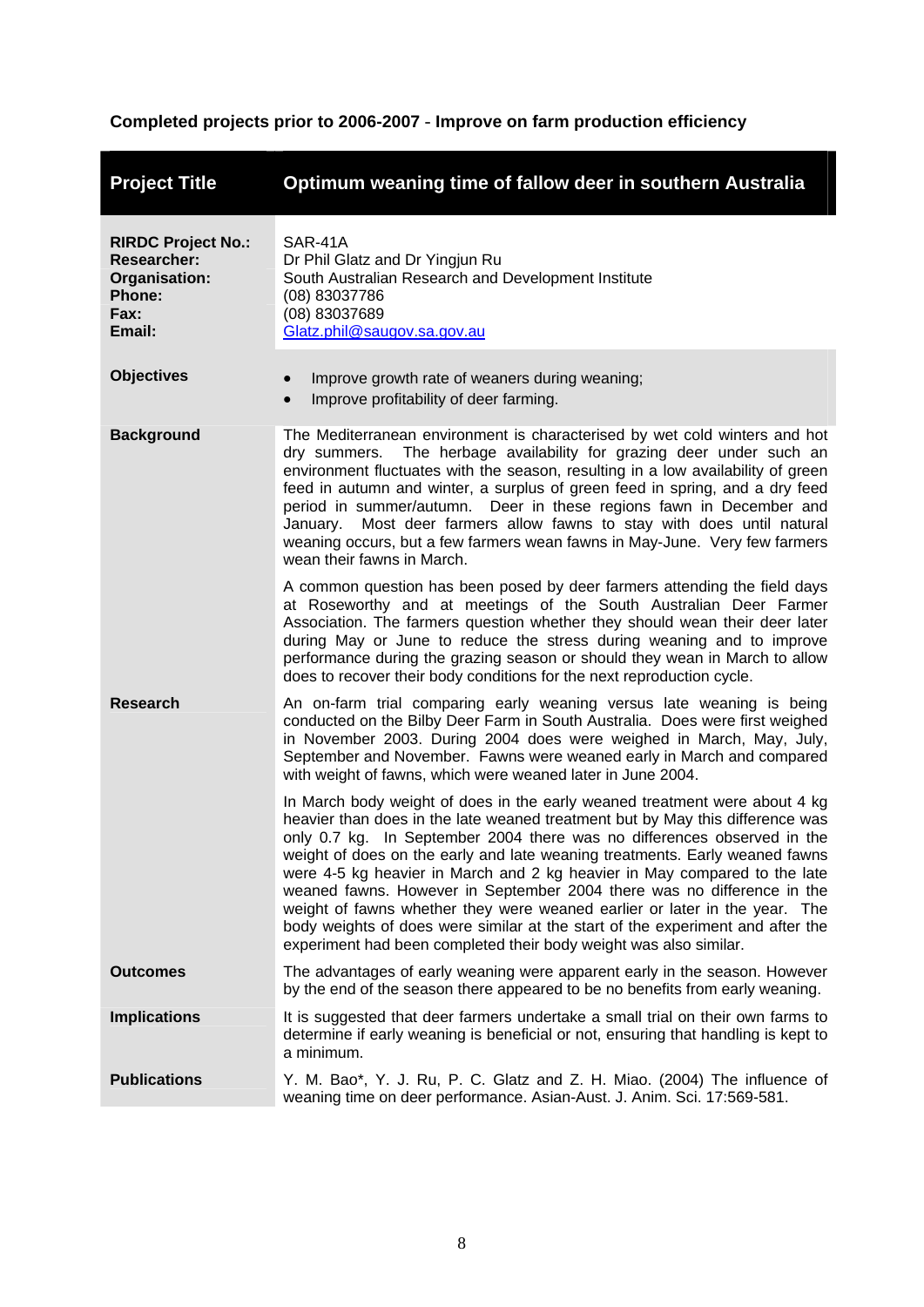### <span id="page-13-0"></span>**Completed projects prior to 2006-2007** - **Improve on farm production efficiency**

| <b>Project Title:</b>                            | Effect of salt intake on feed intake and growth rate of fallow<br>and red weaner deer                                                                                                                                                                                                                                                                                                                                                                                                                                                                                                                                                                                                                                                                                                                                                                                                                                                                                                                                                                                                                                                                                                                                                                                                                                                                                                                         |  |  |
|--------------------------------------------------|---------------------------------------------------------------------------------------------------------------------------------------------------------------------------------------------------------------------------------------------------------------------------------------------------------------------------------------------------------------------------------------------------------------------------------------------------------------------------------------------------------------------------------------------------------------------------------------------------------------------------------------------------------------------------------------------------------------------------------------------------------------------------------------------------------------------------------------------------------------------------------------------------------------------------------------------------------------------------------------------------------------------------------------------------------------------------------------------------------------------------------------------------------------------------------------------------------------------------------------------------------------------------------------------------------------------------------------------------------------------------------------------------------------|--|--|
| <b>RIRDC Project No.:</b>                        | SAR-26A                                                                                                                                                                                                                                                                                                                                                                                                                                                                                                                                                                                                                                                                                                                                                                                                                                                                                                                                                                                                                                                                                                                                                                                                                                                                                                                                                                                                       |  |  |
| <b>Researcher:</b>                               | Dr Yingjun Ru                                                                                                                                                                                                                                                                                                                                                                                                                                                                                                                                                                                                                                                                                                                                                                                                                                                                                                                                                                                                                                                                                                                                                                                                                                                                                                                                                                                                 |  |  |
| Organisation:<br>Phone:<br><b>Fax:</b><br>Email: | South Australian Research and Development Institute<br>08 83037787<br>08 83037977<br>ru.yingjun@saugov.sa.gov.au                                                                                                                                                                                                                                                                                                                                                                                                                                                                                                                                                                                                                                                                                                                                                                                                                                                                                                                                                                                                                                                                                                                                                                                                                                                                                              |  |  |
| <b>Objectives</b>                                | To examine the effect of salt intake in drinking water and feed on feed intake<br>and growth rate of fallow and red deer under grazing conditions,<br>To disseminate research outcomes to deer farmers by field days, fact<br>$\bullet$<br>sheets, seminars, workshops and scientific publication,<br>To improve profitability and sustainability of the deer industry.<br>$\bullet$                                                                                                                                                                                                                                                                                                                                                                                                                                                                                                                                                                                                                                                                                                                                                                                                                                                                                                                                                                                                                          |  |  |
| <b>Background</b>                                | Over 70% of the total land surface of Australia is arid and semi-arid with only<br>one quarter of the sheep and cattle population using it for grazing. The forage<br>on this land is mainly bushes (e. g. mulga and bladder saltbush), which have a<br>high salt content. An important source of water for grazing animals in the arid<br>zone is underground water with a high salt content. There is evidence that the<br>concentration of total soluble salts in bore water is 10000 to 15000 ppm and<br>sometimes higher in Australian states except for Queensland and the Northern<br>Territory. Salt content in water in summer increases due to evaporation from<br>water troughs and could have a significant impact on animal production by<br>reducing feed intake and influencing other physiological functions. Research on<br>grazing sheep indicates that a content of 13000 mg NaCl/L in drinking water<br>reduces the size of the microbial population and metabolic activity of sheep and<br>15000 mg NaCl/L decreases feed intake. This high level of salt in the drinking<br>water often causes a reduction in lamb live weight gain and wool production, and<br>can also cause diarrhoea, fly-strike and higher mortality. However, there is no<br>evidence which indicates whether deer production is influenced by high salt<br>intake either in the feed and water in these regions. |  |  |
| <b>Research</b>                                  | To assess the effect of salt level in feed or drinking water on feed intake and<br>growth rate of red and fallow weaner deer, four experiments were conducted<br>over 3 years. The effect of salt level in feed and drinking water on feed intake,<br>water intake and growth rate of fallow and red weaner deer were examined.                                                                                                                                                                                                                                                                                                                                                                                                                                                                                                                                                                                                                                                                                                                                                                                                                                                                                                                                                                                                                                                                               |  |  |
| Outcomes                                         | The experiments demonstrated that when fresh water is available fallow<br>$\bullet$<br>deer can tolerate a salt level of 3% in feed while body weight gain is not<br>affected when salt level in feed is up to 6% for red deer (weaner). There is<br>no reduction in feed intake when salt level in drinking water is 1.2% for fallow<br>deer and 0.8% for red deer.                                                                                                                                                                                                                                                                                                                                                                                                                                                                                                                                                                                                                                                                                                                                                                                                                                                                                                                                                                                                                                          |  |  |
|                                                  | The data on the tolerance of red and fallow weaner deer to salt level in feed<br>$\bullet$<br>and drinking water can be used as a guideline by deer producers to maximise<br>the profitability of deer farming by reducing the risk of excessive salt intake by<br>grazing deer.                                                                                                                                                                                                                                                                                                                                                                                                                                                                                                                                                                                                                                                                                                                                                                                                                                                                                                                                                                                                                                                                                                                              |  |  |
|                                                  | Deer farmers should monitor the health and behaviour of their deer regularly<br>$\bullet$<br>and test the salt level in drinking water and forage to eliminate the risk of<br>excessive salt intake.                                                                                                                                                                                                                                                                                                                                                                                                                                                                                                                                                                                                                                                                                                                                                                                                                                                                                                                                                                                                                                                                                                                                                                                                          |  |  |
| <b>Implications</b>                              | The data obtained in this study can be immediately adopted by the deer farmers<br>as guidelines for preventing excessive salt intake during the season. Farmers<br>should not feed fallow deer feed/forage containing over 3% salt even if fresh<br>water is available. The salt level in drinking water should be lower than 1.2% for                                                                                                                                                                                                                                                                                                                                                                                                                                                                                                                                                                                                                                                                                                                                                                                                                                                                                                                                                                                                                                                                        |  |  |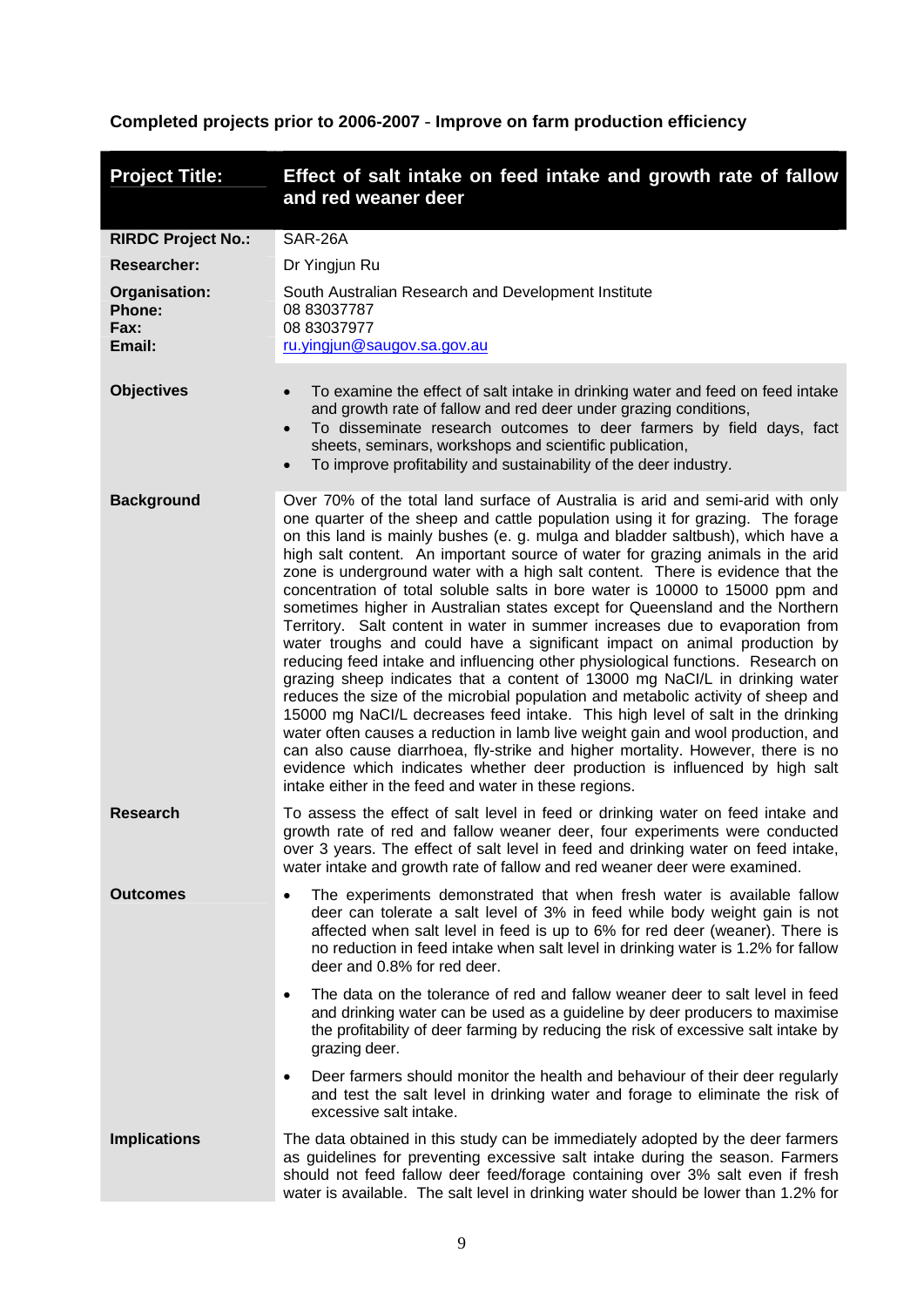|                     | fallow weaner deer and 0.8% for red weaner deer to avoid any reduction in feed<br>intake. To achieve cost-effective venison production, deer farmers need to<br>regularly test the salt levels in drinking water and forage on their farm, especially<br>in dry, hot summers in southern Australia. Farmers also should be careful when<br>using the salt tolerance level of sheep or other livestock species as guidelines<br>for managing red or fallow deer due to the difference in species ability to cope<br>with excessive salt intake. |  |
|---------------------|------------------------------------------------------------------------------------------------------------------------------------------------------------------------------------------------------------------------------------------------------------------------------------------------------------------------------------------------------------------------------------------------------------------------------------------------------------------------------------------------------------------------------------------------|--|
| <b>Publications</b> | Ru, Y. J., P. C. Glatz and Z. H. Miao (2000). Impact of salt intake on red and<br>fallow deer production in Australia (A Review). Asian-Australasian Journal of<br>Animal Science, 13, 1779-1787.                                                                                                                                                                                                                                                                                                                                              |  |
|                     | Ru, Y. J. M. Fischer, P. C. Glatz, W. K. Peng and Y. M. Bao (2003). Effect of<br>salt level in the feed on performance of red and fallow weaner deer. Asian<br>Australasian Journal of Animal Science (submitted)                                                                                                                                                                                                                                                                                                                              |  |
|                     | Ru, Y. J., M. Fischer, P. C. Glatz and Y. M. Bao (2003). Effect of salt<br>concentration in water on feed intake and growth rate of fallow weaner deer.<br>Recent Advances in Animal Nutrition in Australia. Vol. 14, pp. 1A.                                                                                                                                                                                                                                                                                                                  |  |
|                     | Ru, Y. J. and P. C. Glatz (2004). Effect of salt level in feed and drinking water on<br>performance of red and fallow weaner deer. Proceedings of Australian Deer<br>Industry Biennial Conference, Mount Gambier, South Australia, Australia.                                                                                                                                                                                                                                                                                                  |  |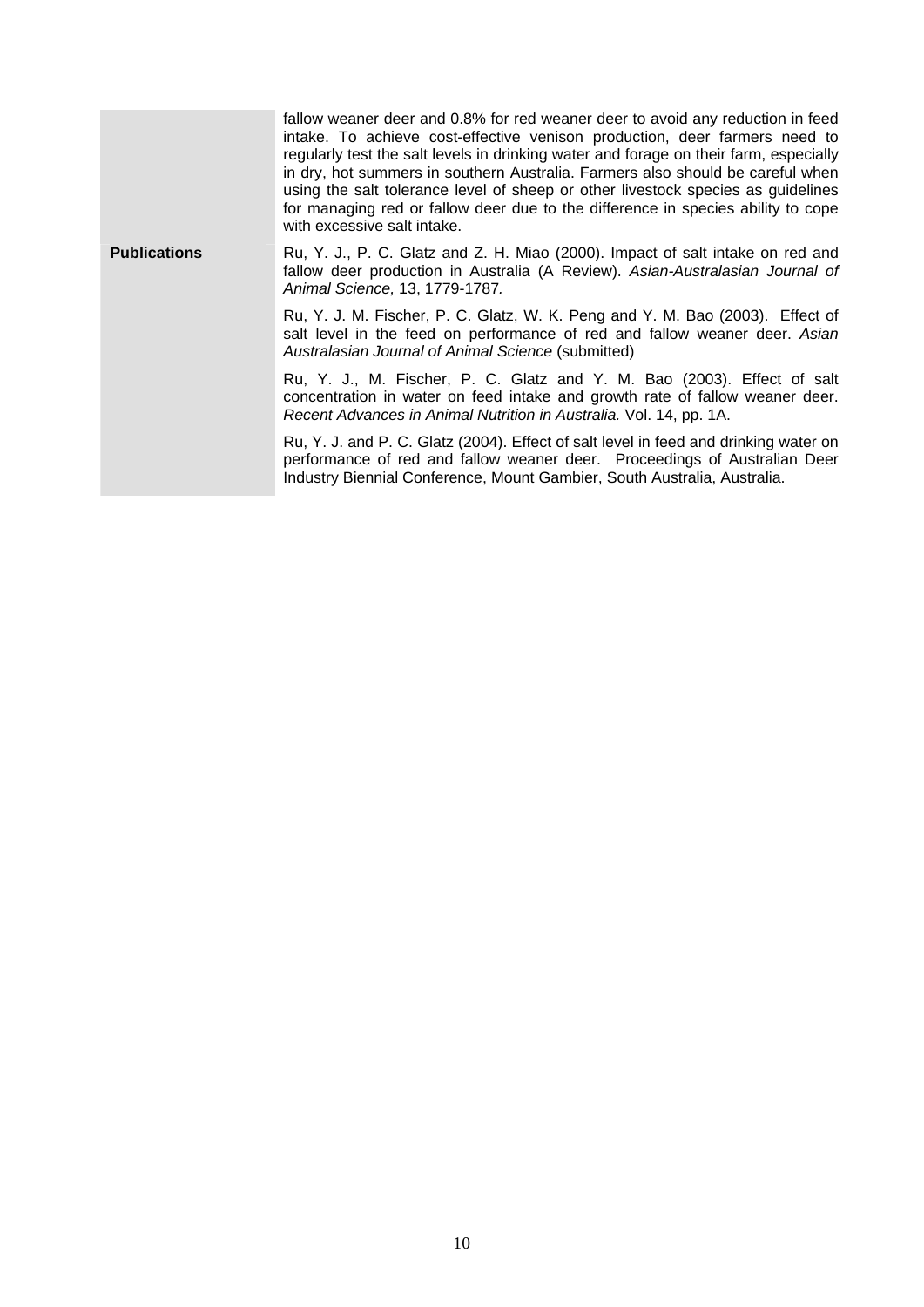<span id="page-15-0"></span>

| <b>Project Title:</b>                                                                               | Improving Deer Industry Profitability through Research<br><b>Uptake - Pilot Project</b>                                                                                                                                                                                                                                                                                                                                                                                                                                                                                                                                                                                                                                                                                                                                                                                                                                                                                                                                                   |  |  |
|-----------------------------------------------------------------------------------------------------|-------------------------------------------------------------------------------------------------------------------------------------------------------------------------------------------------------------------------------------------------------------------------------------------------------------------------------------------------------------------------------------------------------------------------------------------------------------------------------------------------------------------------------------------------------------------------------------------------------------------------------------------------------------------------------------------------------------------------------------------------------------------------------------------------------------------------------------------------------------------------------------------------------------------------------------------------------------------------------------------------------------------------------------------|--|--|
| <b>RIRDC Project No.:</b><br><b>Researcher:</b><br>Organisation:<br><b>Phone:</b><br>Fax:<br>Email: | CAM-1A<br>Gaye Cameron<br>G Cameron<br>03 5983 2030<br>03 5983 2030<br>camerongaye@hotmail.com                                                                                                                                                                                                                                                                                                                                                                                                                                                                                                                                                                                                                                                                                                                                                                                                                                                                                                                                            |  |  |
| <b>Objectives</b>                                                                                   | Analyse the costs of production, and set benchmarks as industry<br>$\bullet$<br>standards.<br>Address the production issues of meeting carcase specifications and<br>$\bullet$<br>weaning percentages.<br>Assist farmers to market their products at the optimal time.<br>$\bullet$                                                                                                                                                                                                                                                                                                                                                                                                                                                                                                                                                                                                                                                                                                                                                       |  |  |
| <b>Background</b>                                                                                   | Although RIRDC has funded research for deer farming in the past, some<br>farmers have not availed themselves of this information and others have not<br>put the information into practice. This program was planned to assist farmers<br>to take up the research findings so that deer farmers would become more<br>profitable.                                                                                                                                                                                                                                                                                                                                                                                                                                                                                                                                                                                                                                                                                                           |  |  |
| <b>Research</b>                                                                                     | A survey was conducted to identify the knowledge and skills that might be<br>addressed to improve production which would lead to more profit. We<br>identified three areas to improve profitability, business bench marking,<br>feeding deer to meet carcase specifications and marketing deer at the<br>optimum time. By implementing the research into nutrition deer farmers are<br>able to meet carcase specifications. Farmers were encouraged to monitor<br>growth rates in order to market stock when prices are at a premium.                                                                                                                                                                                                                                                                                                                                                                                                                                                                                                     |  |  |
| <b>Outcomes</b>                                                                                     | After identifying the skills required farmers were invited to join a discussion<br>group. Discussion groups have been the best method of improving production<br>and profitability in other grazing industries. Group meetings followed a simple<br>format of sharing farm activities and past experience as well as introducing<br>new research information. The meetings were held on farm where members<br>could see practical examples and demonstrations. The program ran over two<br>years. Farmers looked at the quantity and quality of the pasture they<br>produced and how they might utilize more pasture. The program followed the<br>annual deer production cycle, this included monitoring condition scores to<br>maximise conception rates. Discussion group members were encouraged to<br>participate in a business analysis workshop. This encouraged producers to<br>look at cost of production. Although only a small number supplied data for the<br>analysis we now have some business bench marks for the industry. |  |  |
| <b>Implications</b>                                                                                 | The awareness of the availability of research information and programs to<br>assist deer farmers to become more profitable has increased. Members in the<br>discussion groups have new skills and are enthusiastic about continuing to<br>implement research results.                                                                                                                                                                                                                                                                                                                                                                                                                                                                                                                                                                                                                                                                                                                                                                     |  |  |
| <b>Publications</b>                                                                                 | Tuckwell, C. (1998) Australian Deer Industry Manuals RIRDC Publications.                                                                                                                                                                                                                                                                                                                                                                                                                                                                                                                                                                                                                                                                                                                                                                                                                                                                                                                                                                  |  |  |
|                                                                                                     | Cameron G. (2005) Research Uptake by Deer Farmers pilot program<br>Research Publication No. 05/127.                                                                                                                                                                                                                                                                                                                                                                                                                                                                                                                                                                                                                                                                                                                                                                                                                                                                                                                                       |  |  |
|                                                                                                     | Beatson, N. Campbell, A. & Judson, G. (2000) Deer Industry Manual New<br>Zealand Deer Master Project South Canterbury & North Otago Branch<br>NZDFA.                                                                                                                                                                                                                                                                                                                                                                                                                                                                                                                                                                                                                                                                                                                                                                                                                                                                                      |  |  |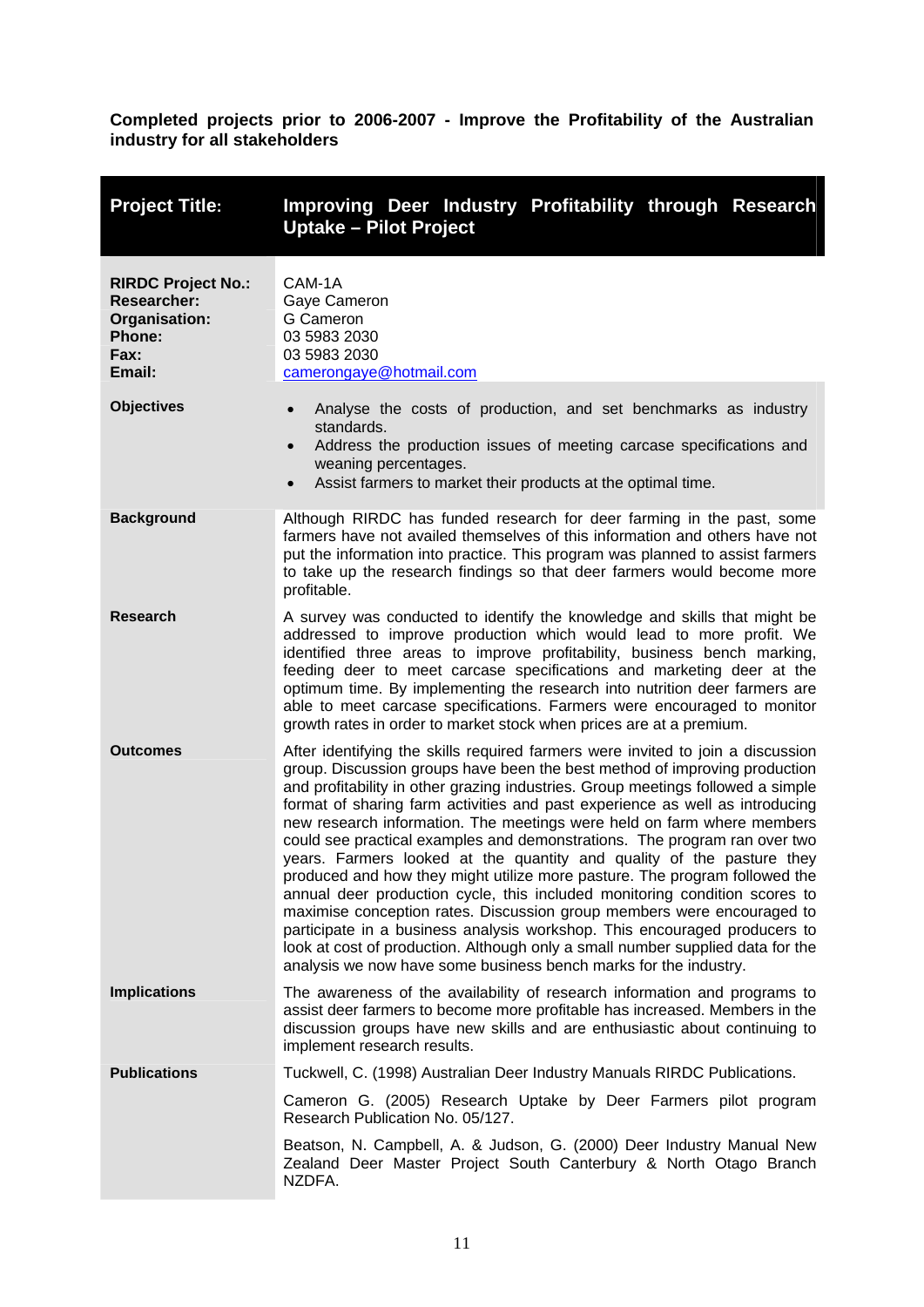Prograze ® NSW Agriculture.

BizCheck for Red Meat ® Enterprise Health Check® Meat and Livestock Australia.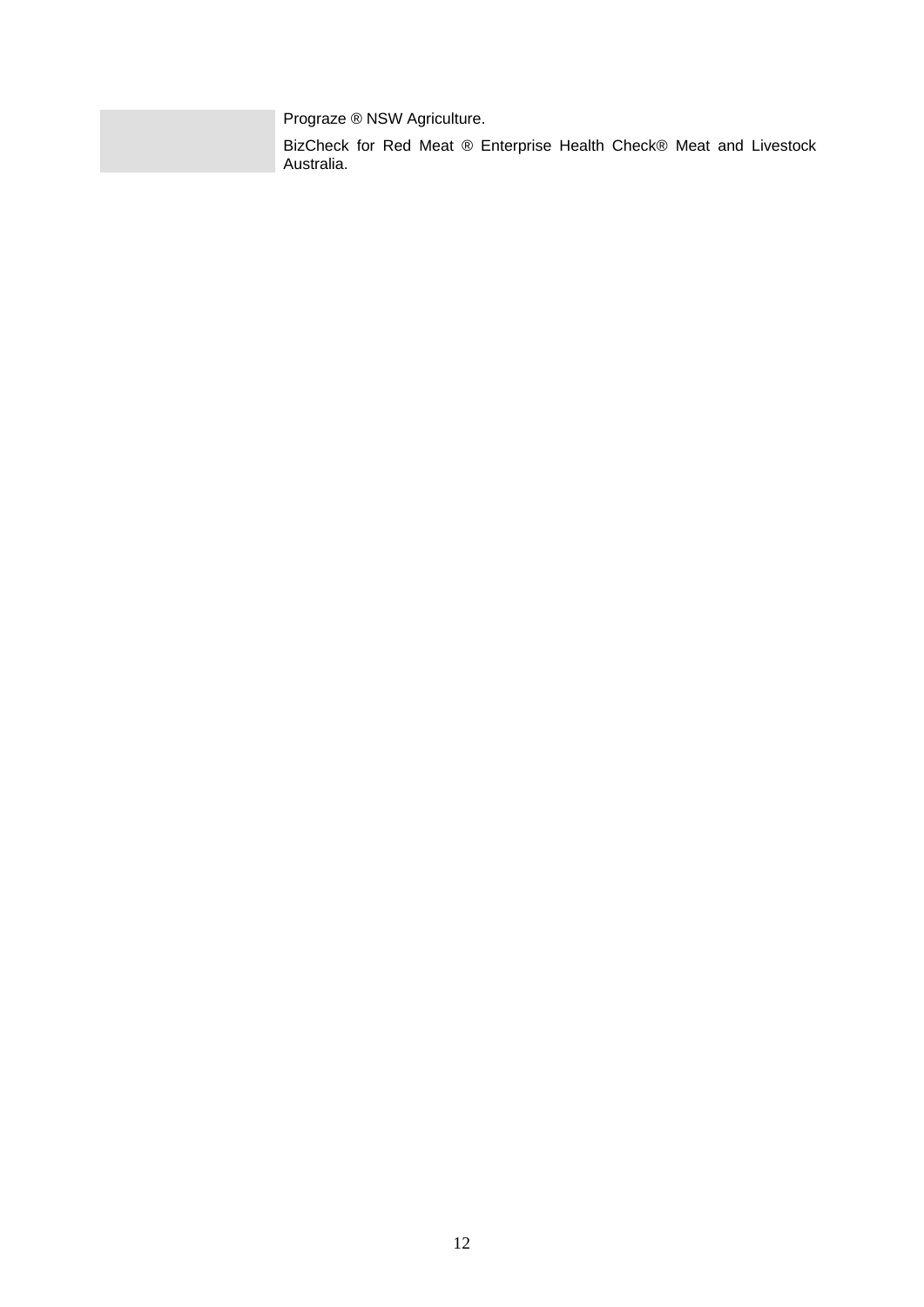<span id="page-17-0"></span>

| <b>Project Title:</b>                                                                                      | Deer Production Handbook and Industry Statistics                                                                                                                                                                                                                                                                                                                                                                                                                                                                                                                                                                                                                                                                                                                                                                                                                                                                                                                                                                                                                                                                                                               |  |  |
|------------------------------------------------------------------------------------------------------------|----------------------------------------------------------------------------------------------------------------------------------------------------------------------------------------------------------------------------------------------------------------------------------------------------------------------------------------------------------------------------------------------------------------------------------------------------------------------------------------------------------------------------------------------------------------------------------------------------------------------------------------------------------------------------------------------------------------------------------------------------------------------------------------------------------------------------------------------------------------------------------------------------------------------------------------------------------------------------------------------------------------------------------------------------------------------------------------------------------------------------------------------------------------|--|--|
| <b>RIRDC Project No.:</b><br><b>Researcher:</b><br>Organisation:<br><b>Phone:</b><br><b>Fax:</b><br>Email: | DIP-9A<br><b>Chris Tuckwell</b><br>Rural Industry Developments Pty Ltd<br>PO Box 1105<br>Gawler, SA, 1105<br>08 8523 3500<br>08 8523 3301<br>cdtuckwell@bigpond.com.au                                                                                                                                                                                                                                                                                                                                                                                                                                                                                                                                                                                                                                                                                                                                                                                                                                                                                                                                                                                         |  |  |
| <b>Objectives</b>                                                                                          | Specific objectives were to continue the improvement of deer farmer<br>profitability by:<br>Assisting the commercial application of research results by producing<br>Deer Production Guide that presents up-to-date technical<br>a<br>information and findings of research in a practical and readable form.<br>Production of the Deer Production Guide as a PDF file that can, in the<br>$\bullet$<br>future, be linked by hypertext to an annotated bibliography maintained<br>as separate file on a CD-ROM (Note: This project did not budgeted to<br>undertake hypertext linking of documents).<br>Ongoing collection, interpretation and reporting of deer industry<br>$\bullet$<br>statistics and databases.                                                                                                                                                                                                                                                                                                                                                                                                                                             |  |  |
| <b>Background</b>                                                                                          | The Australian Deer industry continues to pursue broad community<br>acceptance as a profitable, sustainable Australian Livestock industry.<br>However Australian deer farmers have been slow to adopt improved<br>livestock management, handling technologies and pasture management<br>identified by various research projects. This is in part due to information<br>not being effectively communicated to existing and intending producers.<br>This book will be part of the Industry's ongoing assistance to deer<br>producers that will improve the profitability of their enterprises by<br>understanding existing and new technologies. The book covers a wide<br>range of topics including comprehensive information on industry origins,<br>transport, nutrition, reproduction, pasture management, health, quality<br>assurance programs, handling, body condition scoring, venison<br>production, velvet production, animal selection and the future for the<br>industry. This practical, ready reference manual will provide deer<br>producers with easily accessible information that will encourage efficient<br>and profitable deer management. |  |  |
|                                                                                                            | The expansion of the industry in Australia will also continue to be<br>dependent on objective collection, interpretation and dissemination of<br>positive market information as well as the development of marketing and<br>production strategies based on accurate records.                                                                                                                                                                                                                                                                                                                                                                                                                                                                                                                                                                                                                                                                                                                                                                                                                                                                                   |  |  |
| <b>Research</b>                                                                                            | Project methodology included:                                                                                                                                                                                                                                                                                                                                                                                                                                                                                                                                                                                                                                                                                                                                                                                                                                                                                                                                                                                                                                                                                                                                  |  |  |
|                                                                                                            | 1. A review of deer research from Australia and throughout the world,<br>to produce a practical easy to read summary of technologies known<br>to improve enterprise and industry sustainability and profitability.                                                                                                                                                                                                                                                                                                                                                                                                                                                                                                                                                                                                                                                                                                                                                                                                                                                                                                                                             |  |  |
|                                                                                                            | 2. The production of 2,000 copies of a book of about 300 pages<br>involved a review of each section of the book by appropriately<br>qualified referees selected for their technical competence and<br>expertise in particular fields                                                                                                                                                                                                                                                                                                                                                                                                                                                                                                                                                                                                                                                                                                                                                                                                                                                                                                                           |  |  |
|                                                                                                            | The Deer Production Guide is provided to RIRDC and the DIAA as a<br>3.                                                                                                                                                                                                                                                                                                                                                                                                                                                                                                                                                                                                                                                                                                                                                                                                                                                                                                                                                                                                                                                                                         |  |  |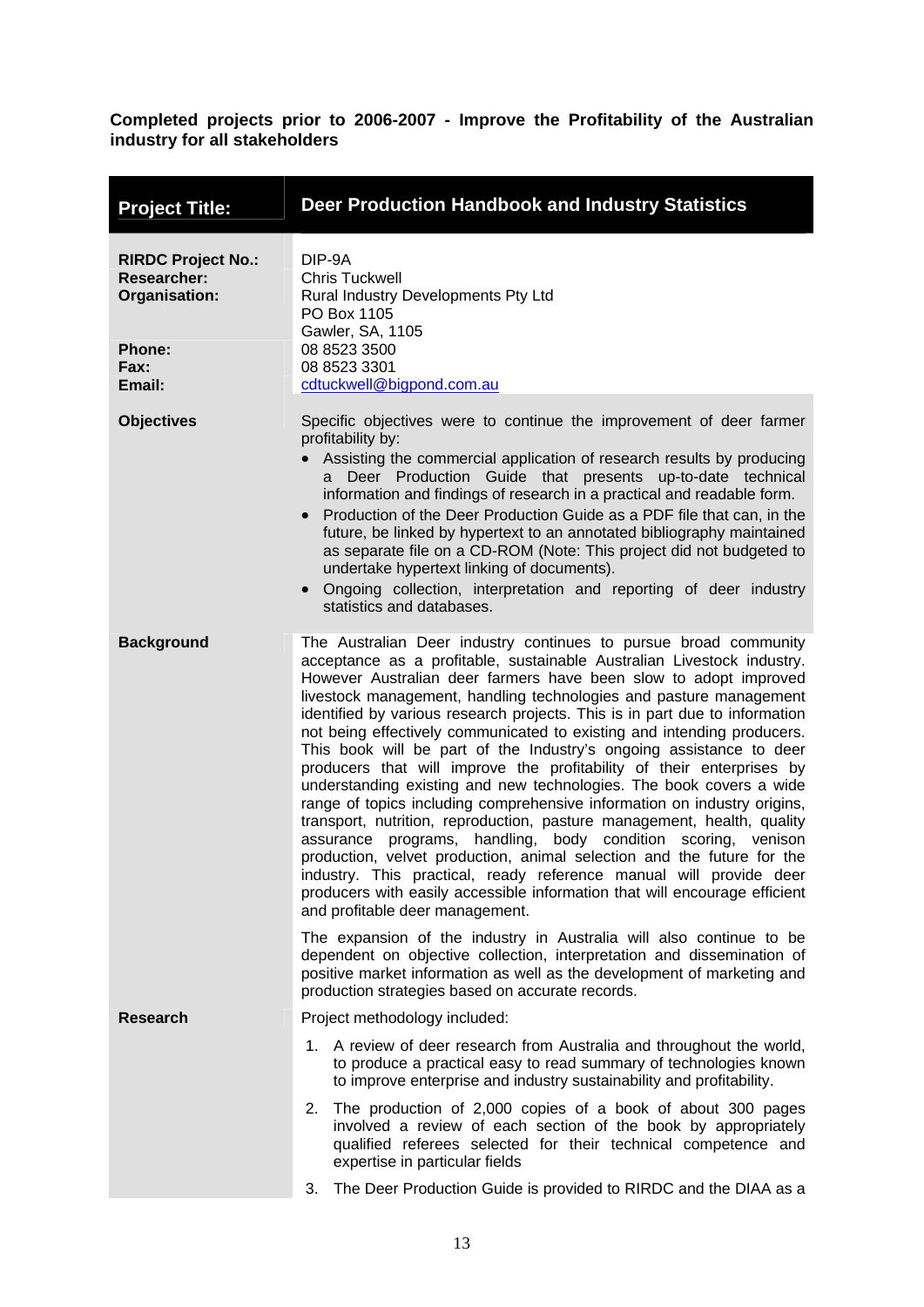|                     | PDF file that will allow future linking, by hypertext, to an annotated<br>bibliography maintained as separate file on a CD-ROM by a<br>software specialist<br>4. Maintenance of deer industry contact lists, venison statistics and<br>velvet statistics.                                                                                                                                                                                                                                                                                                                                                                                                                                                                                                                                                                                                                     |
|---------------------|-------------------------------------------------------------------------------------------------------------------------------------------------------------------------------------------------------------------------------------------------------------------------------------------------------------------------------------------------------------------------------------------------------------------------------------------------------------------------------------------------------------------------------------------------------------------------------------------------------------------------------------------------------------------------------------------------------------------------------------------------------------------------------------------------------------------------------------------------------------------------------|
|                     | Regular and open reporting of market and other information to<br>5.<br>industry.                                                                                                                                                                                                                                                                                                                                                                                                                                                                                                                                                                                                                                                                                                                                                                                              |
| <b>Outcomes</b>     | The `Deer Farming Handbook' that provides up-to-date practical<br>information on all aspects of deer farming has been printed and is<br>available. The handbook provides Australia's deer farmers with easy<br>access to information that will improve the average performance of<br>Australian deer herds. The Handbook promotes the Deer Industry's<br>National Velvet Accreditation Scheme, provides advice on why it exists,<br>what is involved in obtaining accreditation and how to seek accreditation.<br>It also promotes the Deer Industry's Quality Assurance program, its<br>benefits and how people should seek and maintain accreditation. The<br>'Deer Farming Handbook' demonstrates the improved returns from<br>improved quality and highlights links that improvement in quality to the<br>adoption of quality assurance program principals and practices. |
|                     | The database of industry venison and velvet statistics has continued its<br>development and statistical data has been collected and reported to<br>industry during the year and in this report.                                                                                                                                                                                                                                                                                                                                                                                                                                                                                                                                                                                                                                                                               |
| <b>Implications</b> | This report highlights again that the future of the current industry is<br>inextricably linked to demand from international markets over which it has<br>little control and to its ability to produce and market quality assured<br>products that consistently meet consumer specifications. Although other<br>reports have highlighted this fact, to survive, Australia's deer farmers<br>need to receive relatively high returns, compared to other livestock<br>species, for the meat they produce. Keys to consistently high returns<br>include: (i) reducing direct competition in markets; (ii) the development<br>and adoption of Quality Assurance programs that guarantee clients<br>consistently receive product that meets all their specifications, and (iii)<br>boutique marketing in high value markets suited to the scale of<br>production.                   |
| <b>Publications</b> | Tuckwell C. (2004). Deer Production Handbook and Industry Statistics.<br>RIRDC Publication No. 04/042.                                                                                                                                                                                                                                                                                                                                                                                                                                                                                                                                                                                                                                                                                                                                                                        |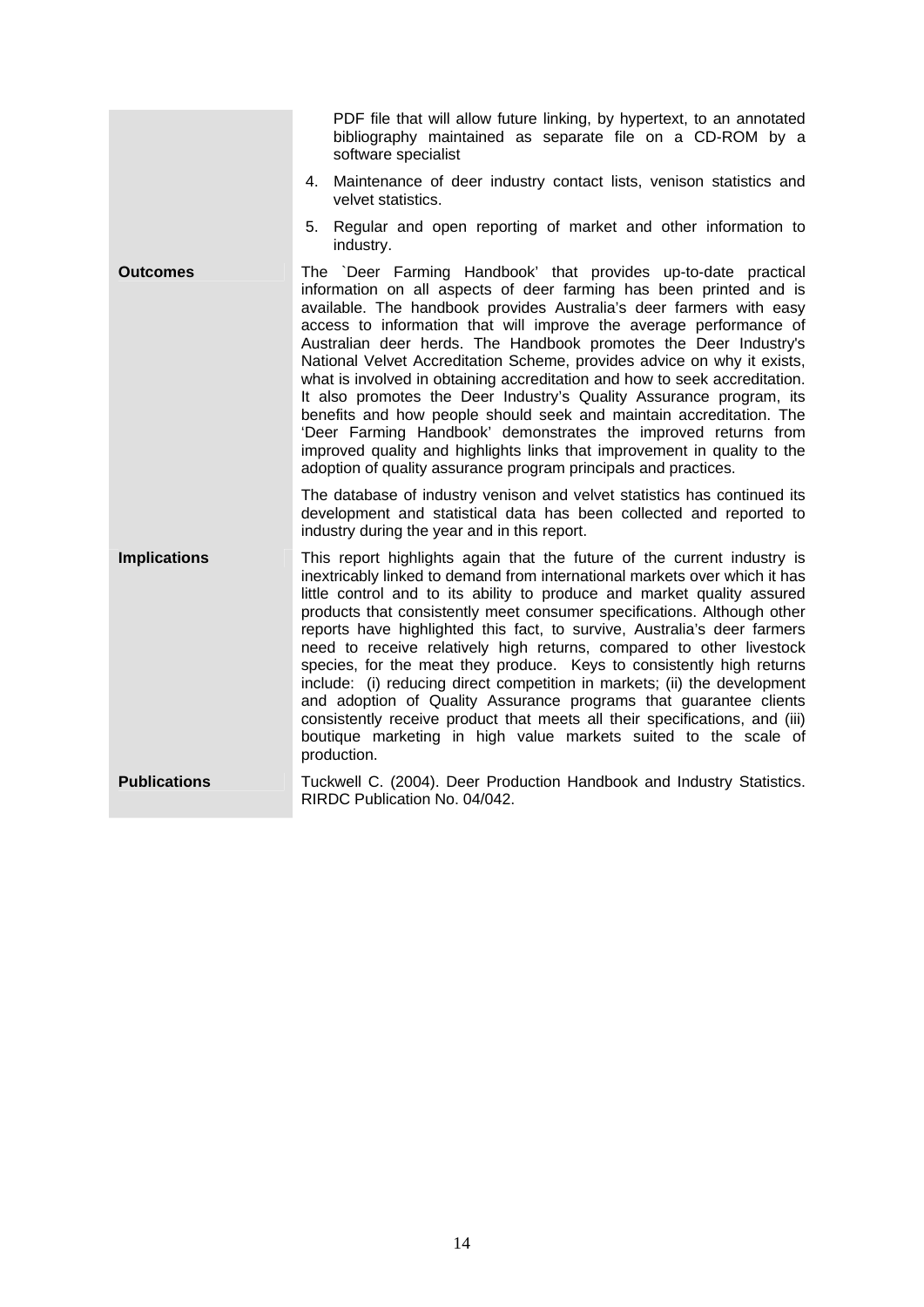<span id="page-19-0"></span>

| <b>Project Title:</b>                                                                               | <b>Generic Investment Proposal Development</b>                                                                                                                                                                                                                                                                                                                                                                                                                                                    |  |  |
|-----------------------------------------------------------------------------------------------------|---------------------------------------------------------------------------------------------------------------------------------------------------------------------------------------------------------------------------------------------------------------------------------------------------------------------------------------------------------------------------------------------------------------------------------------------------------------------------------------------------|--|--|
| <b>RIRDC Project No.:</b><br><b>Researcher:</b><br>Organisation:<br><b>Phone:</b><br>Fax:<br>Email: | <b>DIP-12A</b><br><b>Chris Tuckwell</b><br>Rural Industry Developments Pty Ltd<br>PO Box 1105<br>Gawler, SA, 1105<br>08 8523 3500<br>08 8523 3301<br>cdtuckwell@bigpond.com.au                                                                                                                                                                                                                                                                                                                    |  |  |
| <b>Objectives</b>                                                                                   | Specific objectives were to develop a business investment plan for<br>the Australian Deer Industry that can be used to attract large<br>corporate and financial institution investment into deer farming and<br>to seek investment on the basis of the proposal.                                                                                                                                                                                                                                  |  |  |
| <b>Background</b>                                                                                   | To expand and consolidate the deer industry there is a need to attract<br>new investors.                                                                                                                                                                                                                                                                                                                                                                                                          |  |  |
|                                                                                                     | The Deer Industry Association has approached some superannuation<br>funds that have advised they may be interested in such an investment<br>(superannuation funds invest about 5% of their funds in agribusiness<br>investments) but require a full business plan for evaluation by an<br>independent review company. The plan would need to provide details of<br>a complete purchase/lease package for a large commercial deer<br>enterprise including land, equipment, animals and management. |  |  |
|                                                                                                     | The total cost of such an investment is likely to be at least \$4 million and<br>will require a complete ten-year financial plan. The enterprise is<br>envisaged as a velvet and venison operation to achieve a dual income<br>stream to offset market fluctuations in each commodity.                                                                                                                                                                                                            |  |  |
| <b>Research</b>                                                                                     | Project methodology included:                                                                                                                                                                                                                                                                                                                                                                                                                                                                     |  |  |
|                                                                                                     | Part A                                                                                                                                                                                                                                                                                                                                                                                                                                                                                            |  |  |
|                                                                                                     | A review of deer industry statistics from RIRDC funded deer industry<br>development projects and other appropriate papers.                                                                                                                                                                                                                                                                                                                                                                        |  |  |
|                                                                                                     | Develop a draft business investment plan for consideration by<br>appropriate industry representatives                                                                                                                                                                                                                                                                                                                                                                                             |  |  |
|                                                                                                     | Amend the draft plan as required and complete development of the<br><b>Investment Proposal</b>                                                                                                                                                                                                                                                                                                                                                                                                    |  |  |
|                                                                                                     | Develop a PowerPoint © presentation for use with the proposal                                                                                                                                                                                                                                                                                                                                                                                                                                     |  |  |
|                                                                                                     | Part B                                                                                                                                                                                                                                                                                                                                                                                                                                                                                            |  |  |
|                                                                                                     | Develop a dossier of information that can be made available to financial<br>institutions assessing deer enterprise development applications                                                                                                                                                                                                                                                                                                                                                       |  |  |
|                                                                                                     | In association with industry leaders present the proposal to selected<br>investment groups                                                                                                                                                                                                                                                                                                                                                                                                        |  |  |
|                                                                                                     | Provide the proposal to the DIAA to actively seek investment on the basis<br>of the Plan.                                                                                                                                                                                                                                                                                                                                                                                                         |  |  |
|                                                                                                     | The investment proposal package will be provided to leaders of the Deer<br>Industry Association of Australia to allow them to actively seek<br>investment in the industry using the plan developed by this project.                                                                                                                                                                                                                                                                               |  |  |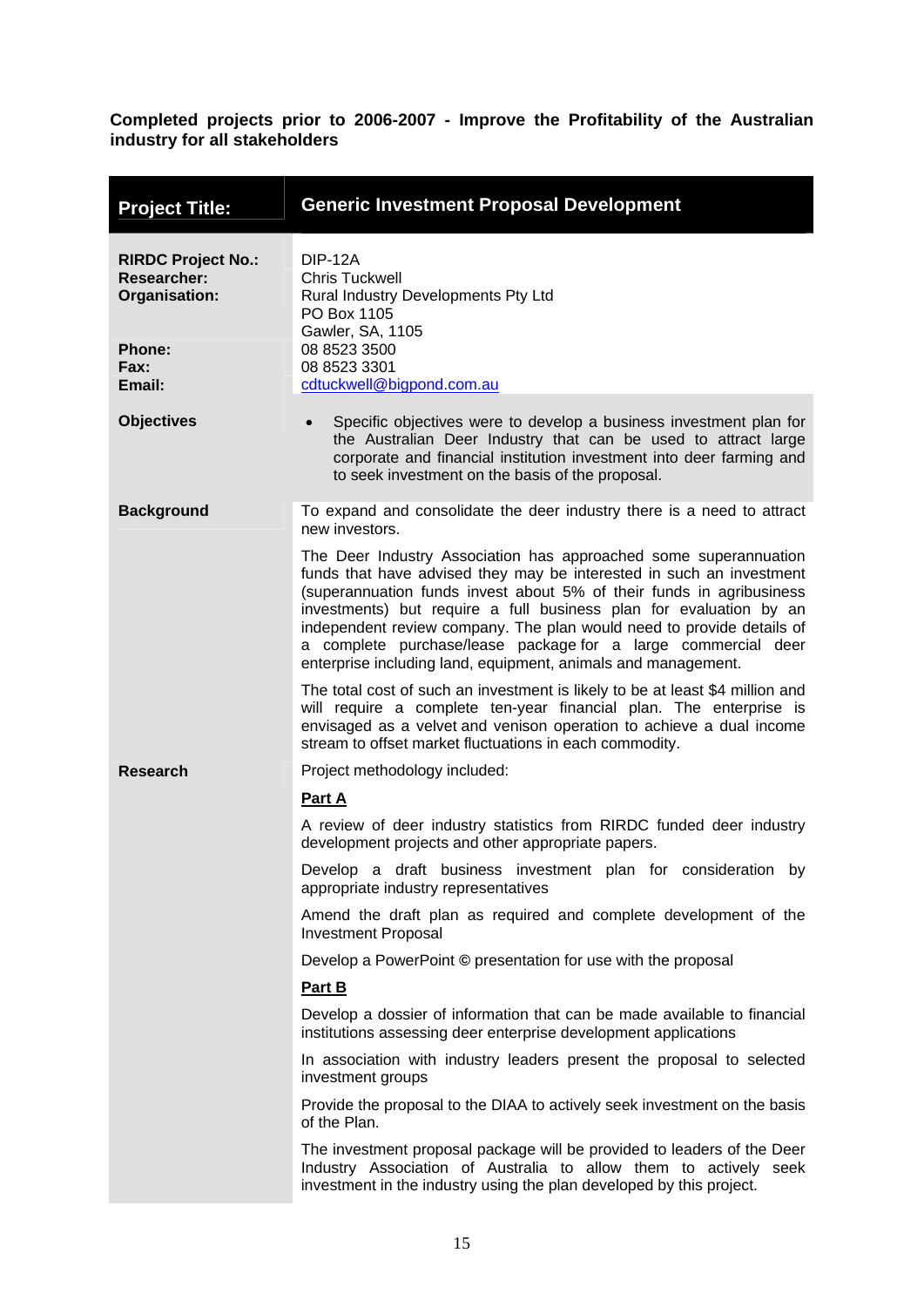| <b>Outcomes</b>     | To provide the Australian Deer industry with an investment proposal<br>developed with supportable objective data that encourages new<br>investment in the industry and provides a basis for much needed industry<br>growth. Investment in commercial properties that manage large deer<br>herds will enhance the total industry, as it will strengthen the supply base<br>for venison marketers and velvet processors. |  |
|---------------------|------------------------------------------------------------------------------------------------------------------------------------------------------------------------------------------------------------------------------------------------------------------------------------------------------------------------------------------------------------------------------------------------------------------------|--|
|                     | The project's Principal Research Officer, in association with industry<br>leaders present the investment proposal to selected financial institution<br>(s) to encourage their investment in the Australian deer industry. These<br>presentations will also be used by to train and give confidence to industry<br>leaders to provide presentations to other institutions in the future.                                |  |
| <b>Implications</b> | This report highlights that the future of the Australian deer industry and<br>new investment in it, is strongly linked to programs of market<br>development. Investors seek opportunities that are market pulled rather<br>than production pushed.                                                                                                                                                                     |  |
|                     | Advice from investment analysers suggests an investment proposal such<br>as the one developed by this project is unlikely to successfully attract<br>investment given the relatively high value of the Australian dollar and the<br>fact that the proposers of the investment (DIAA) are not offering hands-<br>on involvement and continual interest in the investment project.                                       |  |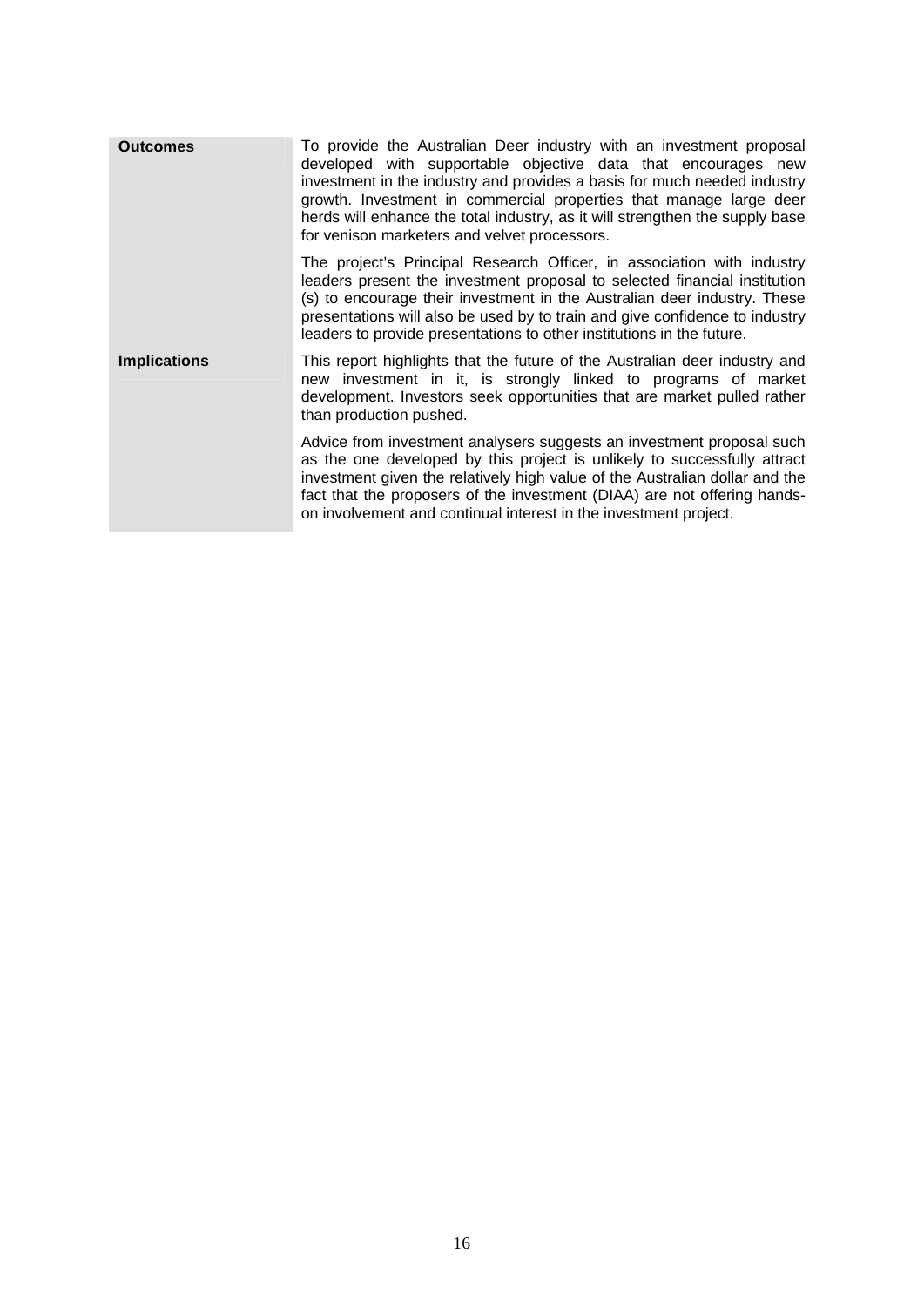<span id="page-21-0"></span>

| <b>Project Title:</b>                                            | A complete guide to deer farming in Australia                                                                                                                                                                                                                                                                                                                                                                                                              |  |  |
|------------------------------------------------------------------|------------------------------------------------------------------------------------------------------------------------------------------------------------------------------------------------------------------------------------------------------------------------------------------------------------------------------------------------------------------------------------------------------------------------------------------------------------|--|--|
| <b>RIRDC Project No.:</b><br><b>Researcher:</b><br>Organisation: | KDI-26A<br>Pamela Horsley- Kondinin Group<br>Kondinin Group Inc.<br>PO Box 913<br>Cloverdale WA 6105                                                                                                                                                                                                                                                                                                                                                       |  |  |
| <b>Phone:</b><br>Fax:<br>Email:                                  | 08 9478 3343<br>08 9478 3353<br>pamelah@kondinin.com.au                                                                                                                                                                                                                                                                                                                                                                                                    |  |  |
| <b>Objectives</b>                                                | This project aims to research and report on every area of the<br>Australian deer industry. The report is aimed at farmers interested in<br>farming deer, either as an entirely new enterprise or in conjunction<br>with their existing livestock enterprises.                                                                                                                                                                                              |  |  |
| <b>Background</b>                                                | With an estimated gross value of about \$7 million, it is surprising that<br>very few Australian farmers know much about deer farming and the<br>domestic and export opportunities for venison and velvet.                                                                                                                                                                                                                                                 |  |  |
|                                                                  | This report was written to provide a clear, informative introduction into<br>deer farming in Australia. It covers areas such as latest production<br>methods and technologies, general deer husbandry, marketing options,<br>economics, getting started, breed options, integration with other livestock<br>and farming enterprises and processing.                                                                                                        |  |  |
| <b>Research</b>                                                  | The report topics have been thoroughly researched with continuous<br>consultation with industry experts, including Mr Chris Tuckwell, the<br>RIRDC Deer Research Manager and representatives from the Deer<br>Industry Association of Australia.                                                                                                                                                                                                           |  |  |
|                                                                  | Case studies have been conducted on existing deer farmers including<br>how and why they got involved in the industry and how they have<br>integrated deer farming with their existing enterprises.                                                                                                                                                                                                                                                         |  |  |
| <b>Outcomes</b>                                                  | The slow growth of the industry has hampered the development deer<br>farming in Australia, but this report shows despite this there are still some<br>large, well-established deer farm operating very successfully. The case<br>studies indicate farms producing both velvet and venison are the most<br>viable, but farmers looking to enter the industry should consider things<br>like location of abattoirs, potential markets and species selection. |  |  |
| <b>Implications</b>                                              | This report will be an invaluable tool for farmers looking to get involved in<br>the Australian deer industry as it provides clear, easy-to-read, practical<br>information on all aspects of the industry.                                                                                                                                                                                                                                                 |  |  |
| <b>Publications</b>                                              | Kondinin Group Farming Ahead, March 2004, pp42-57, "Deer farming in<br>Australia - Research Report".                                                                                                                                                                                                                                                                                                                                                       |  |  |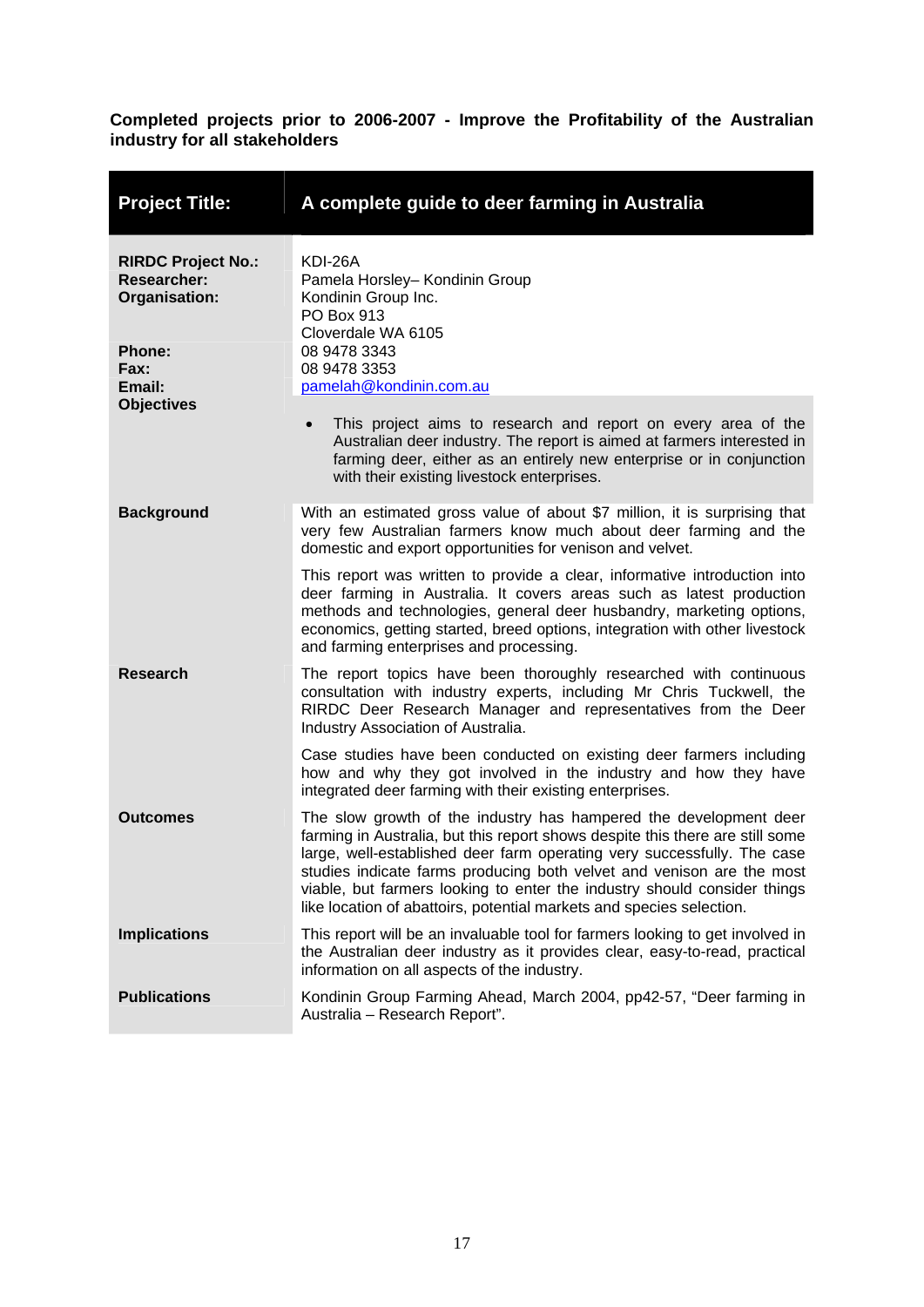<span id="page-22-0"></span>

| <b>Project Title</b>                                                                         | <b>Venison Quality Assurance</b>                                                                                                                                                                                                                                                                                                                                                                                                                                                                                                                           |  |  |
|----------------------------------------------------------------------------------------------|------------------------------------------------------------------------------------------------------------------------------------------------------------------------------------------------------------------------------------------------------------------------------------------------------------------------------------------------------------------------------------------------------------------------------------------------------------------------------------------------------------------------------------------------------------|--|--|
| <b>RIRDC Project No.:</b><br><b>Researcher:</b><br>Organisation:<br>Phone:<br>Fax:<br>Email: | <b>DIP-11A</b><br><b>Chris Tuckwell</b><br>Rural Industry Developments Pty Ltd<br>PO Box 1105<br>Gawler, SA, 1105<br>(08) 8523 3500<br>(08) 8523 3301<br>cdt@bigpond.net.au                                                                                                                                                                                                                                                                                                                                                                                |  |  |
| <b>Objectives</b>                                                                            | To continue the improvement of the Australian Deer industry Quality<br>Assurance program by upgrading the existing Deer QAMA software<br>program that will improve the capability of the software and in particular<br>provide deer farmers with a previously unavailable ability to:<br>Record, store, report and analyse data related to animal body weights<br>Record, store, report and analyse data related to velvet antler<br>$\bullet$<br>production<br>Undertake some statistical analyses of body weight and velvet weight<br>$\bullet$<br>data. |  |  |
| <b>Background</b>                                                                            | The project sought to improve the original Deer QAMA program.<br>Suggested improvements will assist enterprise management and are also<br>likely to make the program more attractive to international markets.                                                                                                                                                                                                                                                                                                                                             |  |  |
| <b>Research</b>                                                                              | Project methodology will included:                                                                                                                                                                                                                                                                                                                                                                                                                                                                                                                         |  |  |
|                                                                                              | 1. Discussion and negotiation of the requirements for the upgrading<br>of the software of industry representatives with the project's<br>principal researcher and a computer-programming specialist                                                                                                                                                                                                                                                                                                                                                        |  |  |
|                                                                                              | 2. Employing a computer-programming specialist to design and<br>produce an upgraded version of the Deer QAMA software<br>program, under the direction of the Principal researcher                                                                                                                                                                                                                                                                                                                                                                          |  |  |
|                                                                                              | 3. Assessment and testing of the software during its development by<br>selected industry representatives                                                                                                                                                                                                                                                                                                                                                                                                                                                   |  |  |
|                                                                                              | 4. Designing the program to allow for future upgrading or<br>amendment should that become necessary.                                                                                                                                                                                                                                                                                                                                                                                                                                                       |  |  |
| <b>Outcomes</b>                                                                              | The `Deer Quality Assurance Management and Analysis' (Deer QAMA)<br>has been rewritten to allow easier recording, storing and reporting of all<br>information that must be maintained by all businesses accredited by the<br>Deer Industry QA program.                                                                                                                                                                                                                                                                                                     |  |  |
| <b>Implications</b>                                                                          | The upgraded Deer QAMA program helps provide credibility and audibility<br>of the Australian Deer industry QA programs that is required by the<br>marketplace while simplifying the requirements of data entry by users.                                                                                                                                                                                                                                                                                                                                   |  |  |
| <b>Publications</b>                                                                          | Tuckwell C. (2004). Upgrade of Deer QAMA Software RIRDC Publication<br>No. 04/172.                                                                                                                                                                                                                                                                                                                                                                                                                                                                         |  |  |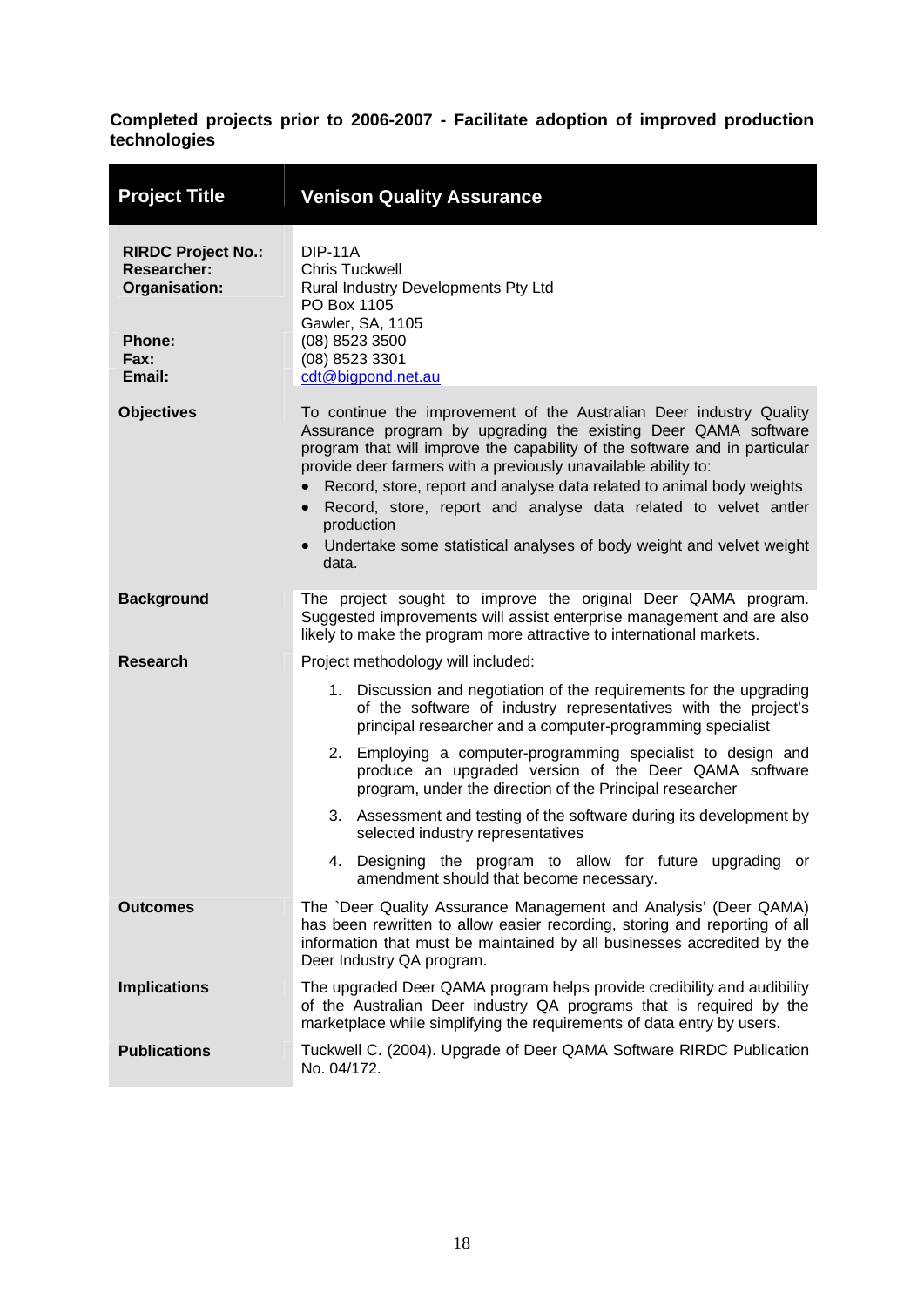<span id="page-23-0"></span>

| <b>Project Title</b>                                                                                | Dissemination of results of research projects - 2                                                                                                                                                                                                                                                                                                                                                                                                                                                                                                                                                                                                                                                                                                                                                                                                                                                                                                                                                                                                                                                                                                                                                                                                                                                                                                                                                                                   |  |  |
|-----------------------------------------------------------------------------------------------------|-------------------------------------------------------------------------------------------------------------------------------------------------------------------------------------------------------------------------------------------------------------------------------------------------------------------------------------------------------------------------------------------------------------------------------------------------------------------------------------------------------------------------------------------------------------------------------------------------------------------------------------------------------------------------------------------------------------------------------------------------------------------------------------------------------------------------------------------------------------------------------------------------------------------------------------------------------------------------------------------------------------------------------------------------------------------------------------------------------------------------------------------------------------------------------------------------------------------------------------------------------------------------------------------------------------------------------------------------------------------------------------------------------------------------------------|--|--|
| <b>RIRDC Project No.:</b><br><b>Researcher:</b><br>Organisation:<br><b>Phone:</b><br>Fax:<br>Email: | <b>DIP-15A</b><br><b>Chris Tuckwell</b><br>Rural Industry Developments Pty Ltd<br>PO Box 1105<br>Gawler, SA, 1105<br>(08) 8523 3500<br>(08) 8523 3301<br>cdt@bigpond.net.au                                                                                                                                                                                                                                                                                                                                                                                                                                                                                                                                                                                                                                                                                                                                                                                                                                                                                                                                                                                                                                                                                                                                                                                                                                                         |  |  |
| <b>Objectives</b>                                                                                   | To continue the improvement of deer farmer profitability by:<br>• Expanding the series of seminars undertaken during 2003/2004 to<br>disseminate information and encourage uptake of results of research<br>• The ongoing collection, interpretation and reporting of deer industry<br>statistics and servicing the Venstat program.                                                                                                                                                                                                                                                                                                                                                                                                                                                                                                                                                                                                                                                                                                                                                                                                                                                                                                                                                                                                                                                                                                |  |  |
| <b>Background</b>                                                                                   | The Australian Deer industry continues to pursue broad community<br>acceptance as a profitable, sustainable Australian Livestock industry.<br>However Australian deer farmers have been slow to adopt improved<br>livestock management, handling technologies and pasture management<br>identified by various research projects. This is in part due to information<br>not being effectively communicated to existing and intending producers.<br>The seminar series during 2003/2004 based on The Deer Farming<br>Handbook (DFH) produced by RIRDC project DIP-9A provided people with<br>comprehensive information on industry origins, transport, nutrition,<br>reproduction, pasture management, health, quality assurance programs,<br>handling, body condition scoring, venison production, velvet production,<br>animal selection and the future for the industry. The success of the first<br>seminar series led to a second series of seminars based on the book. The<br>seminars provided deer producers with a practical interpretation of results<br>of research to encourage efficient and profitable deer management. The<br>expansion of the industry in Australia continues to be dependent on<br>objective collection, interpretation and dissemination of positive market<br>information as well as the development of marketing and production<br>strategies based on accurate records like those reported here. |  |  |
| Researcn                                                                                            | Project methodology included:<br>• Promotion of the new DFH and the practical interpretation and<br>application of research findings contained within it.<br>• Updating and amendment of visual aids and training information from<br>information contained in the DFH to run seminars that provide practical<br>interpretations of production related deer research from Australia and<br>throughout the world.<br>• Development was undertaken in consultation with other industry<br>specialists<br>Maintenance of deer industry venison statistics and velvet statistics with<br>regular and open reporting of market and other information to industry<br>and related agricultural interests.                                                                                                                                                                                                                                                                                                                                                                                                                                                                                                                                                                                                                                                                                                                                  |  |  |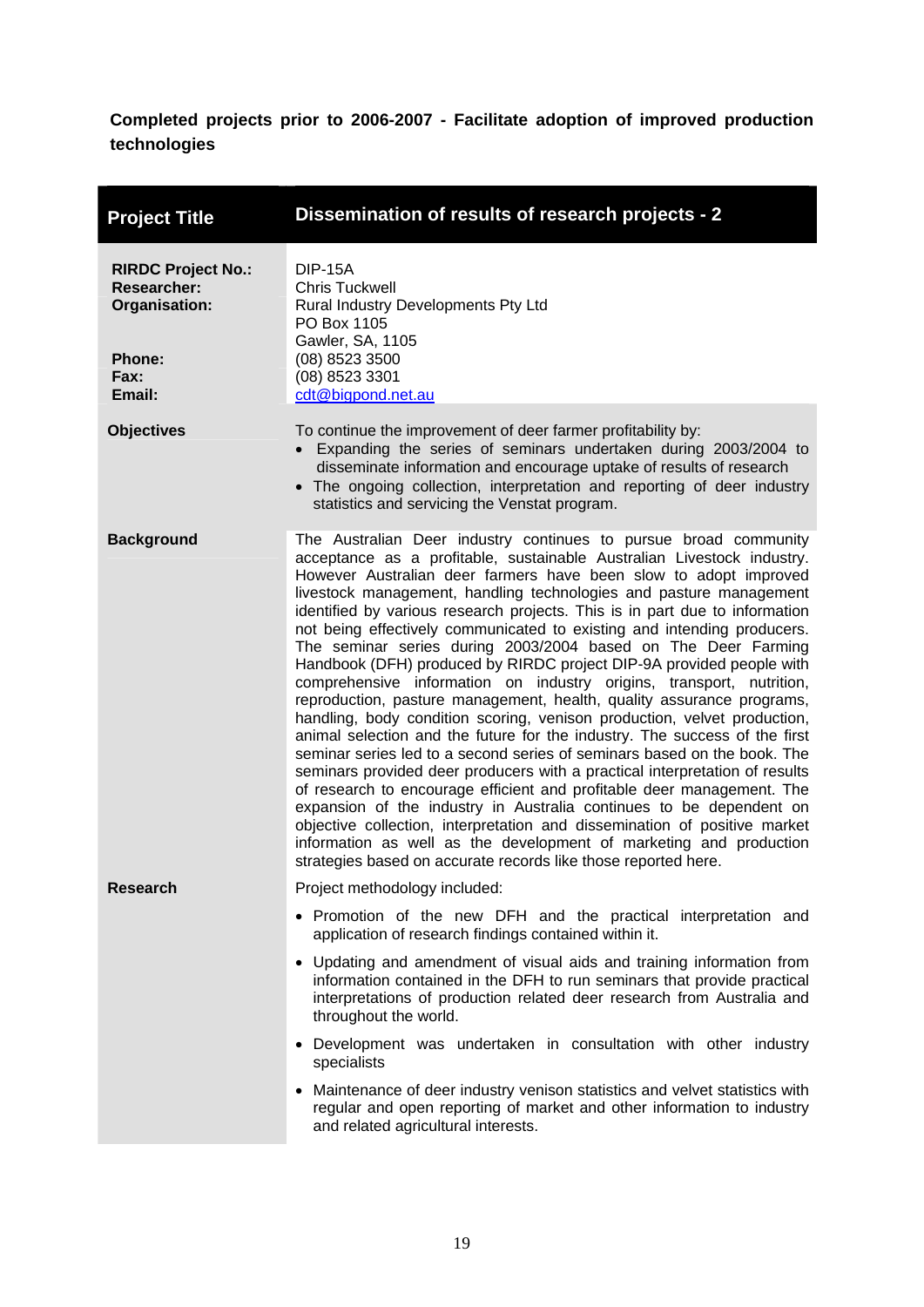| <b>Outcomes</b>     | A previously developed set of seven PowerPoint © presentations and<br>associated sets of seminar participant notes were developed for use with<br>the seminars. Notes provide links to relative sections in the DFH. As well,<br>an improved spreadsheet was developed to assist people understand<br>some of the nutrition research and more easily and efficiently estimate<br>feed requirements of their stock.                                                                                                                                                                                                                 |  |
|---------------------|------------------------------------------------------------------------------------------------------------------------------------------------------------------------------------------------------------------------------------------------------------------------------------------------------------------------------------------------------------------------------------------------------------------------------------------------------------------------------------------------------------------------------------------------------------------------------------------------------------------------------------|--|
|                     | The database of industry venison and velvet statistics has continued its<br>development and statistical data has been collected and reported to<br>industry during the year and in this report                                                                                                                                                                                                                                                                                                                                                                                                                                     |  |
| <b>Implications</b> | Seminars conducted as part of this project have demonstrated that<br>Australian deer farmers clearly thought that they benefited from the<br>seminars and felt that they were better able to understand the information<br>presented and were more likely to implement new technologies and<br>management practices on the basis of their new understanding. Seminar<br>results also suggest only a small percentage of deer farmers are aware of<br>results or RIRDC funded research. It appears the seminars are a valuable<br>tool for promoting, explaining and encouraging the adoption of RIRDC<br>funded research projects. |  |
|                     | Statistics not only continue to show the depressed nature of the industry<br>but suggest areas where correct application of research results may help<br>improve the long term prospects for the industry.                                                                                                                                                                                                                                                                                                                                                                                                                         |  |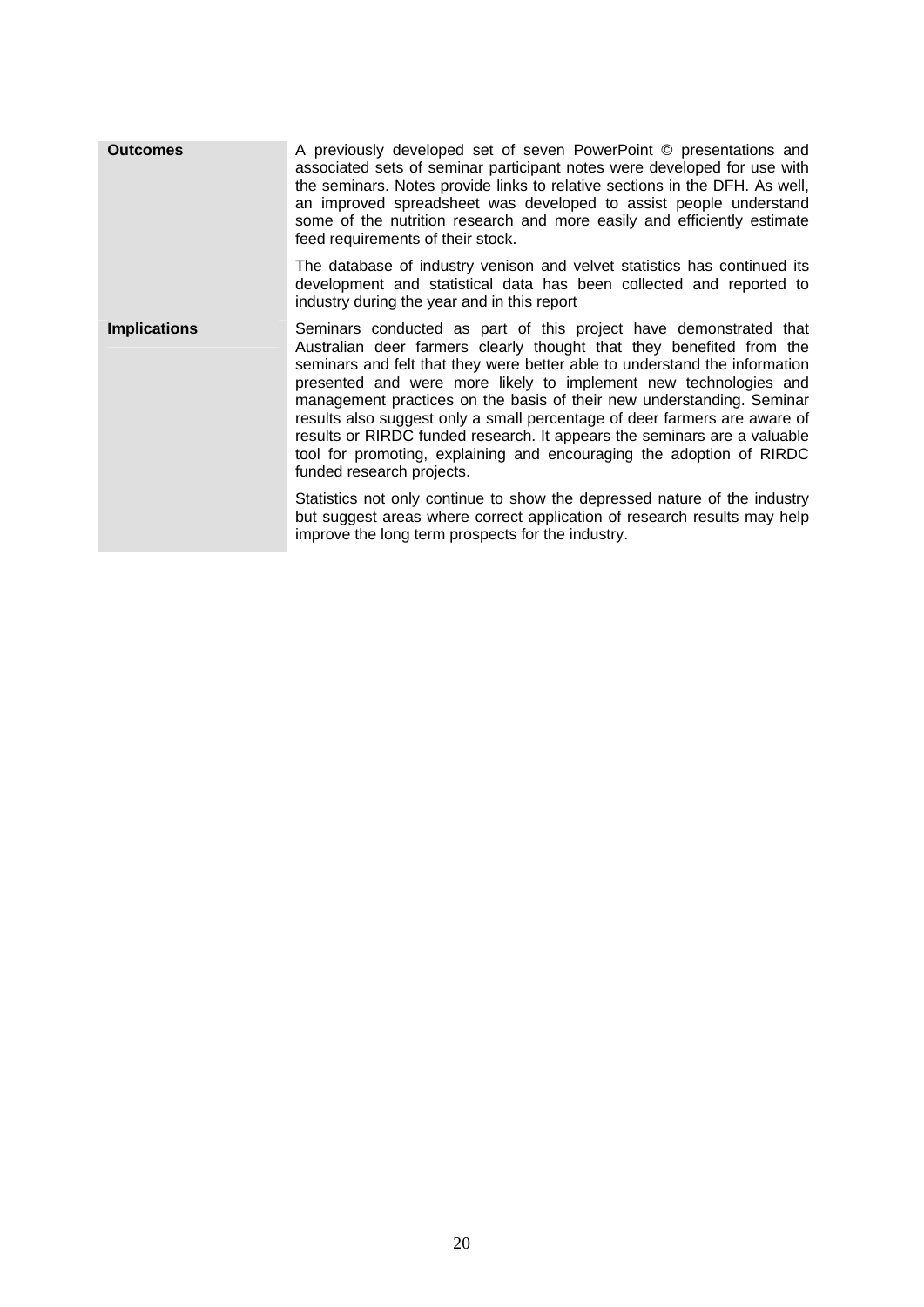<span id="page-25-0"></span>

| <b>Project Title</b>                                    | <b>Restoration of Cartilage by Novel Gene Therapy</b>                                                                                                                                                                                                                                                                                                                          |                                                                                                                                                                                                                                          |  |
|---------------------------------------------------------|--------------------------------------------------------------------------------------------------------------------------------------------------------------------------------------------------------------------------------------------------------------------------------------------------------------------------------------------------------------------------------|------------------------------------------------------------------------------------------------------------------------------------------------------------------------------------------------------------------------------------------|--|
| <b>RIRDC Project No.:</b><br><b>Researchers:</b>        | MAT-1A<br>Dennis White<br>16 Denham Avenue,<br>Denham's Beach 2536                                                                                                                                                                                                                                                                                                             | Prof. Peter Ghosh<br>Institute of Bone & Joint Research<br>University of Sydney and Royal<br>North Shore Hospital                                                                                                                        |  |
| Organisation:<br><b>Phone:</b><br><b>Fax:</b><br>Email: | Matrix Gene Pty Ltd<br>16 Denham Avenue<br>Denham's Beach 2536<br>02-4472 1162<br>02-4472 1162<br>nancy.W7569@bigpond.com.au                                                                                                                                                                                                                                                   |                                                                                                                                                                                                                                          |  |
| <b>Objectives</b>                                       | The ultimate objective of the present study was to evaluate the potential<br>of a recently discovered gene DACC-7 as an appropriate means for<br>transfecting chondrocytes or mesenchymal stem cells which when<br>transplanted into the cartilage defects would result in a successful repair.                                                                                |                                                                                                                                                                                                                                          |  |
| <b>Background</b>                                       | Articular cartilage has little capacity to spontaneously repair the defects<br>caused by traumatic injuries or necrosis which, if untreated, will eventually<br>lead to osteoarthritis (OA).                                                                                                                                                                                   |                                                                                                                                                                                                                                          |  |
|                                                         | The medical management of OA has achieved limited progress in the past<br>decades; the drugs currently available suppressing the symptoms rather than<br>improving the underlying pathology responsible for the symptoms.                                                                                                                                                      |                                                                                                                                                                                                                                          |  |
|                                                         | More recently researchers have focused on transplantation procedures that<br>offer the potential to repair and restore a new matrix in cartilage defects. By<br>this means it is anticipated that the on-set and/or progression of OA will be<br>ameliorated.                                                                                                                  |                                                                                                                                                                                                                                          |  |
| <b>Research</b>                                         | We have investigated the functions of this gene at both the cellular and<br>molecular level.                                                                                                                                                                                                                                                                                   |                                                                                                                                                                                                                                          |  |
|                                                         | The protocol used for these studies consisted essentially of dissecting<br>articular cartilage and bone marrow from 4 month old NZ white rabbits and<br>establishing colonies of chondrocytes and mesenchymal stem cells in<br>primary monolayer cultures.                                                                                                                     |                                                                                                                                                                                                                                          |  |
|                                                         | These cells were then either transiently non-virally transfected with hDACC-7<br>or its vector (mock-transfected) using methods already established in our<br>laboratories.                                                                                                                                                                                                    |                                                                                                                                                                                                                                          |  |
|                                                         | The transfected cells were then grown in the calcium alginate biomatrix<br>beads in readiness for the subsequent transplantation operations.                                                                                                                                                                                                                                   |                                                                                                                                                                                                                                          |  |
|                                                         | Three circular osteochondral defects were created in the patella-femoral<br>groove of both joints of a group of female 3-4 month old NZ white rabbit<br>siblings, into which was transplanted either the biomatrix control, the<br>biomatrix containing the seeded transfected chondrocytes or MSC. One of<br>the defects was left unfilled to serve as a non-treated control. |                                                                                                                                                                                                                                          |  |
|                                                         | encompassing the defects, cut with a fine band saw.                                                                                                                                                                                                                                                                                                                            | Animals were euthenased at eleven weeks post-surgery, joints dissected out<br>and examined macroscopically, photographed, and osteochondral slices,                                                                                      |  |
|                                                         |                                                                                                                                                                                                                                                                                                                                                                                | Histological sections were prepared from these blocks and stained with H&E<br>and Toluidine Blue prior to examination and scoring to ascertain the extent of<br>repair using a published scoring system. The protocol for this study was |  |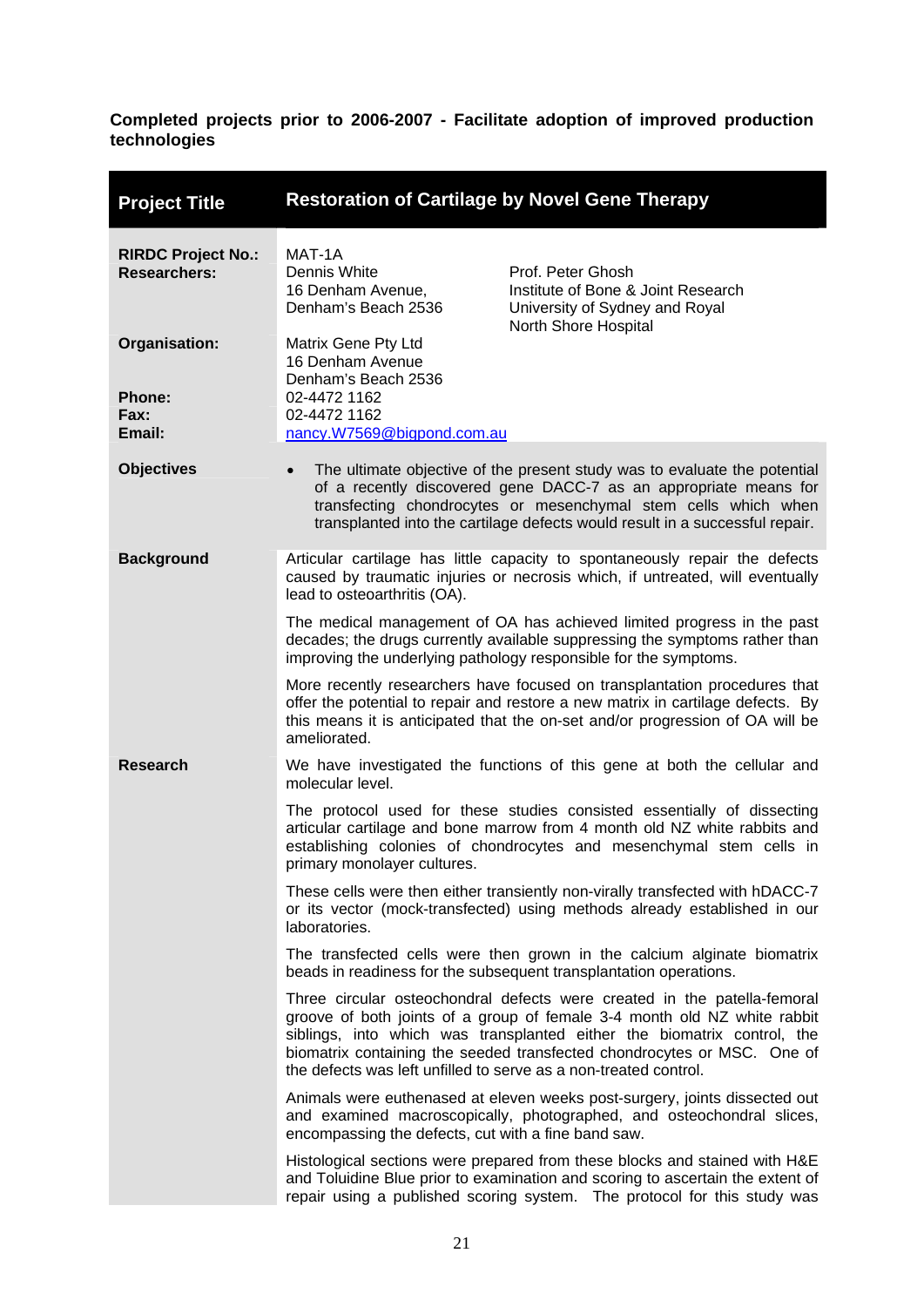approved by the Animal Ethics Review Committee of the CSIRO Molecular Sciences Division, North Ryde, Sydney.and establishing colonies of chondrocytes and mesenchymal stem cells in primary monolayer cultures. **Outcomes** The macroscopic appearance of the joints showed a high level of healing in all defects irrespective of the treatment used. However, the most consistent repair response was obtained for defects filled with DACC-7 transfected mesenchymal stem cells (MSC). **Implications** Although the outcome of this study failed to demonstrate that DACC-7 transfected chondrocytes exhibited *superior* cartilage healing capacity to other treatments this research has provided critical information which demonstrated that the DACC-7 gene could stimulate pro-chondrocyte division at a higher level than mock transfected cells. Although the underlying mechanism is not clear, the cell division could be precisely controlled as shown in the cell proliferation assay. Therefore, DACC-7 has therapeutic potential for cartilage repair.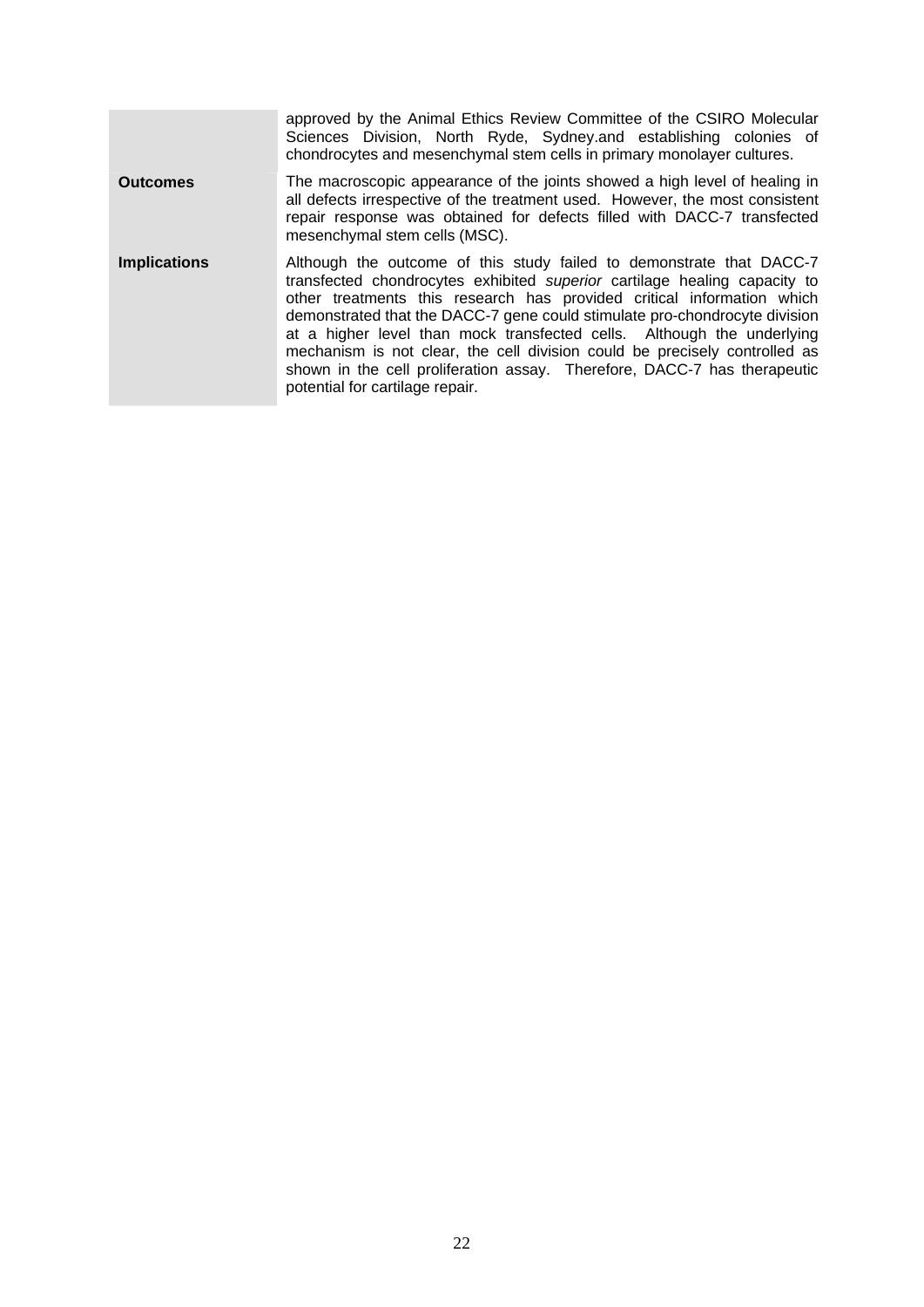<span id="page-27-0"></span>

| <b>Project Title:</b>                                                                               | Dissemination of results of research projects                                                                                                                                                                                                                                                                                                                                                                                                                                                                                                                                                                                                                                                                                                                                                                                                                                                                                                                                                                                                                                                                                                                                                                                                                                                                         |
|-----------------------------------------------------------------------------------------------------|-----------------------------------------------------------------------------------------------------------------------------------------------------------------------------------------------------------------------------------------------------------------------------------------------------------------------------------------------------------------------------------------------------------------------------------------------------------------------------------------------------------------------------------------------------------------------------------------------------------------------------------------------------------------------------------------------------------------------------------------------------------------------------------------------------------------------------------------------------------------------------------------------------------------------------------------------------------------------------------------------------------------------------------------------------------------------------------------------------------------------------------------------------------------------------------------------------------------------------------------------------------------------------------------------------------------------|
| <b>RIRDC Project No.:</b><br><b>Researcher:</b><br>Organisation:<br><b>Phone:</b><br>Fax:<br>Email: | <b>DIP-13A</b><br><b>Chris Tuckwell</b><br>Rural Industry Developments Pty Ltd<br>PO Box 1105<br>Gawler, SA, 1105<br>08 8523 3500<br>08 8523 3301<br>cdtuckwell@bigpond.com                                                                                                                                                                                                                                                                                                                                                                                                                                                                                                                                                                                                                                                                                                                                                                                                                                                                                                                                                                                                                                                                                                                                           |
| <b>Objectives</b>                                                                                   | To continue the improvement of deer farmer profitability by:<br>• Developing and managing a series of seminars to disseminate<br>information and encourage uptake of results of research<br>• Liaising with a representative of the Kondinin group to assist their RIRDC<br>project to increase interest in the deer industry<br>• The ongoing collection, interpretation and reporting of deer industry<br>statistics and servicing the Venstat program                                                                                                                                                                                                                                                                                                                                                                                                                                                                                                                                                                                                                                                                                                                                                                                                                                                              |
| <b>Background</b>                                                                                   | Australian deer farmers have been slow to adopt improved livestock<br>management, handling technologies and pasture management identified by<br>various research projects. This is in part due to information not being<br>effectively communicated to existing and intending producers. The Deer<br>Farming Handbook (DFH) produced by RIRDC project DIP-9A provides a<br>practical, ready reference manual to improve the profitability of deer<br>enterprises by improving understanding of existing and new technologies.<br>This project aimed to provide a series of seminars based on the book,<br>covering a wide range of topics including nutrition, reproduction, pasture<br>management, health, quality assurance programs, handling, body condition<br>scoring, venison production, velvet production, animal selection and the<br>future for the industry. Seminars will provide deer producers with a practical<br>interpretation of results of research that will encourage efficient and<br>profitable deer management. The expansion of the industry in Australia will<br>also continue to be dependent on objective collection, interpretation and<br>dissemination of positive market information as well as the development of<br>marketing and production strategies based on accurate records. |
| <b>Research</b>                                                                                     | Project methodology included:<br>• Promotion of the new DFH and the practical interpretation and application<br>of research findings contained within it.<br>Development of visual aids and training information from information<br>$\bullet$<br>contained in the DFH to run a series seminars to provide practical<br>interpretations of production related deer research from Australia and<br>throughout the world.<br>Development was undertaken in consultation with other industry<br>٠<br>specialists.<br>• Liaison with a representative of the Kondinin group to assist their RIRDC<br>project to increase interest in the deer industry<br>Maintenance of deer industry venison statistics and velvet statistics with<br>$\bullet$<br>regular and open reporting of market and other information to industry<br>and related agricultural interests.                                                                                                                                                                                                                                                                                                                                                                                                                                                        |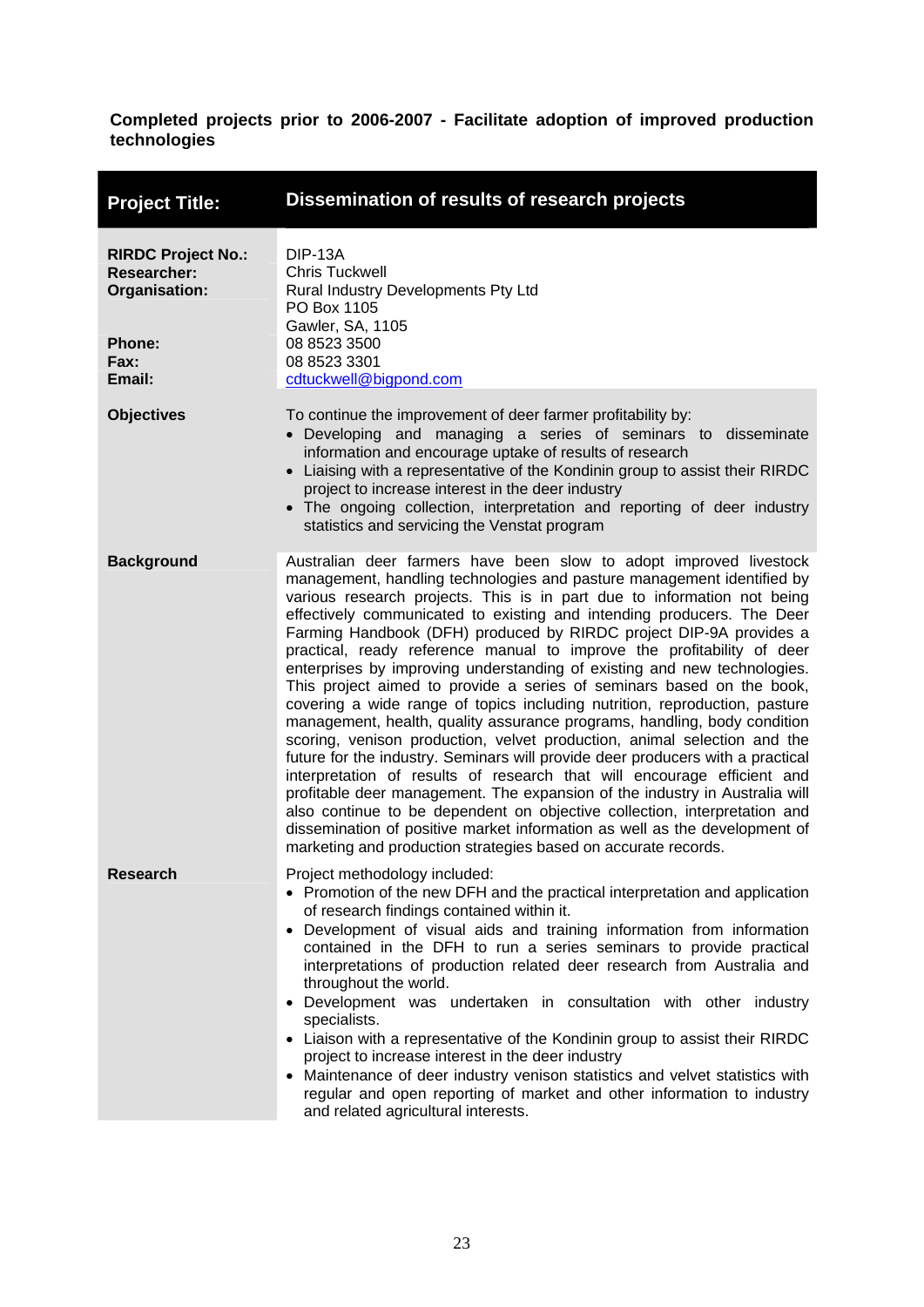| <b>Outcomes</b>     | A set of seven PowerPoint © presentations and associated sets of seminar<br>participant notes were developed for use with the seminars. Notes provide<br>links to relative sections in the DFH. As well, a spreadsheet was<br>developed to assist people understand some of the nutrition research and<br>more easily and efficiently estimate feed requirements of their stock.                                                                                                                                                         |
|---------------------|------------------------------------------------------------------------------------------------------------------------------------------------------------------------------------------------------------------------------------------------------------------------------------------------------------------------------------------------------------------------------------------------------------------------------------------------------------------------------------------------------------------------------------------|
|                     | The database of industry venison and velvet statistics has continued its<br>development and statistical data has been collected and reported to<br>industry during the year and in this report                                                                                                                                                                                                                                                                                                                                           |
| <b>Implications</b> | Seminars conducted as part of this project have demonstrated that<br>Australian deer farmers clearly thought that they benefited from the<br>seminars and felt that they were better able to understand the information<br>presented and were more likely to implement new technologies and<br>management practices on the basis of their new understanding. On the<br>basis of this finding it appears the seminars are a valuable tool for<br>promoting, explaining and encouraging the adoption of RIRDC funded<br>research projects. |
|                     | Statistics suggest that given the relatively stable price received in domestic<br>markets and an apparent demand that peaks in the winter months in<br>Australia, the domestic markets appear to offer market opportunities for<br>the Australian industry                                                                                                                                                                                                                                                                               |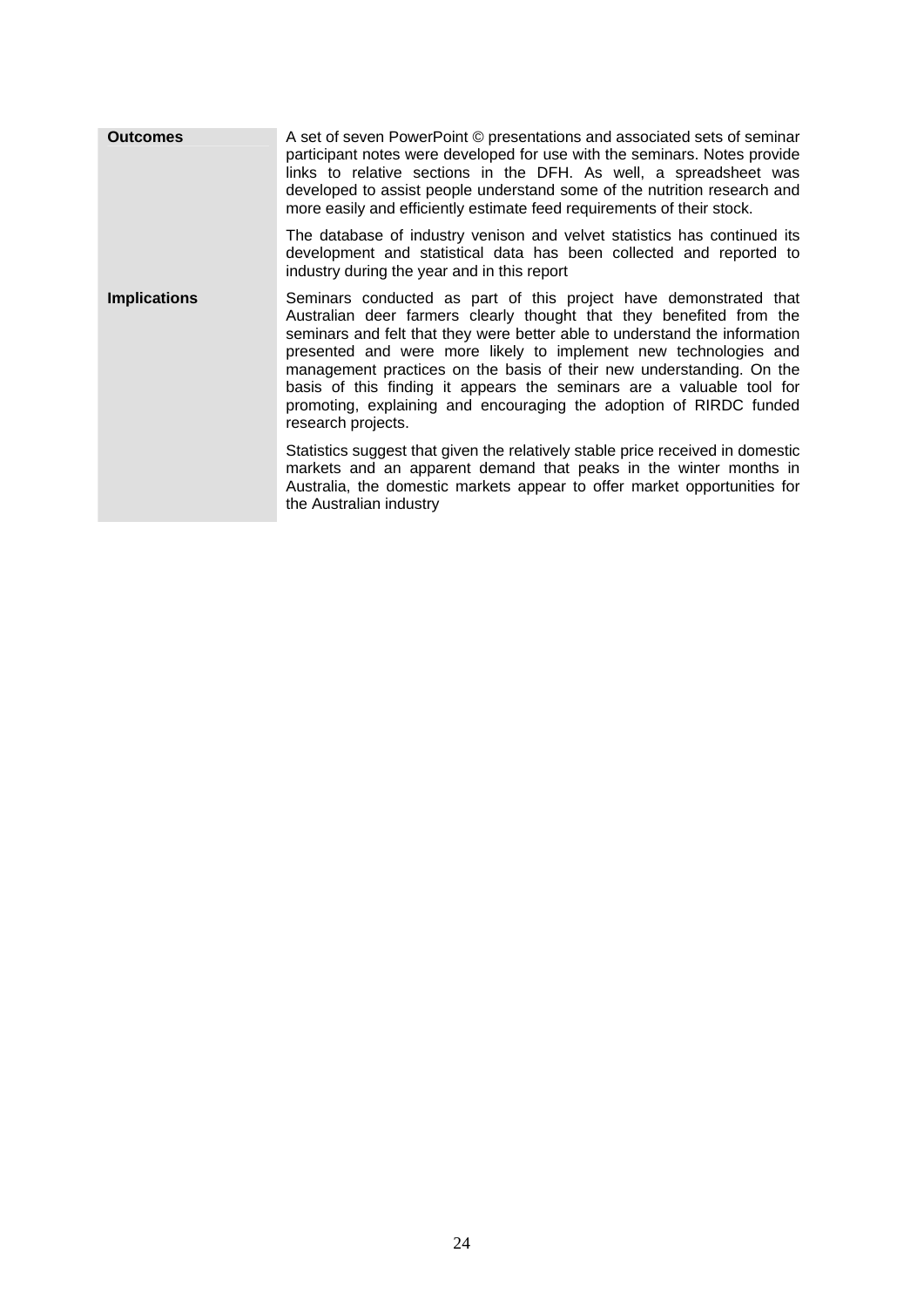<span id="page-29-0"></span>**Completed projects prior to 2006-2007 - Develop international and domestic markets for Australian venison and develop supply chain management programs** 

| <b>Project Title</b>                                                                         | Deborah Moffat - Presentation of LBP-1A "A domestic<br>market positioning strategy for Australian Venison"<br>findings                                                                                                                                                                                                                                                                                                                                                                                                                   |
|----------------------------------------------------------------------------------------------|------------------------------------------------------------------------------------------------------------------------------------------------------------------------------------------------------------------------------------------------------------------------------------------------------------------------------------------------------------------------------------------------------------------------------------------------------------------------------------------------------------------------------------------|
| <b>RIRDC Project No.:</b><br><b>Researcher:</b><br>Organisation:<br>Phone:<br>Fax:<br>Email: | LBP-2A<br>Ms Deborah Moffat<br>Loulaki Blue Pty Ltd<br>(02) 9938 3399<br>(02) 9938 3399<br>deborah@loulakiblue.com                                                                                                                                                                                                                                                                                                                                                                                                                       |
| <b>Objectives</b>                                                                            | • To present the key messages from RIRDC Project LBP-1A: "A<br>domestic market positioning strategy for Australian Venison" to<br>industry.                                                                                                                                                                                                                                                                                                                                                                                              |
| <b>Background</b>                                                                            | As part of the RIRDC program for the development of an industry<br>endorsed strategic plan for the Venison Industry Deborah Moffat from<br>Loulaki Blue joined Rod Cox, Geoff Watson and Tim McRae from Charles<br>Sturt University to meet with industry representatives in South Australia<br>and Orange, NSW. Sessions were held in three locations with<br>representatives from throughout the supply chain to hear first hand the<br>results of RIRDC program LBP-1A, and the proposed direction of the<br>industry strategic plan. |
|                                                                                              | Sessions included an overview of the objective of the market research,<br>methodology and feedback from chefs, food service<br>industry<br>representatives and potential domestic consumers on:                                                                                                                                                                                                                                                                                                                                          |
|                                                                                              | market awareness of the product, range of uses and image<br>key attributes of venison<br>$\bullet$<br>opportunities identified in the limiting Factors Report<br>$\bullet$<br>a possible new image and positioning for venison.                                                                                                                                                                                                                                                                                                          |
| <b>Research</b>                                                                              | <b>Session Details</b><br>Date: Tuesday 25 October 2005<br>Location: Hahndorf<br>Venue: Hahndorf Hill Winery<br>Date: Wednesday 26 October 2005                                                                                                                                                                                                                                                                                                                                                                                          |
|                                                                                              | Location: Balhanna<br>Venue: Balhanna Hotel                                                                                                                                                                                                                                                                                                                                                                                                                                                                                              |
|                                                                                              | Date: Tuesday 29 November 2005<br>Location: Orange<br>Venue: Charles Sturt University, Orange Campus                                                                                                                                                                                                                                                                                                                                                                                                                                     |
| <b>Outcomes</b>                                                                              | The response to the presentation of the market research findings of<br>RIRDC project LBP - 1A was very positive. Some session participants<br>found that the findings confirmed their beliefs that the industry needs to<br>become more market aligned. For others it was their first opportunity to<br>hear feedback from existing and potential consumers of their product<br>about the factors that drive demand.                                                                                                                     |
| <b>Implications</b>                                                                          | As the industry continues to attempt to encourage change and a greater<br>market focus, this approach of ongoing engagement and communication<br>will be vital to ensure their buy-in for the new initiatives being proposed.                                                                                                                                                                                                                                                                                                            |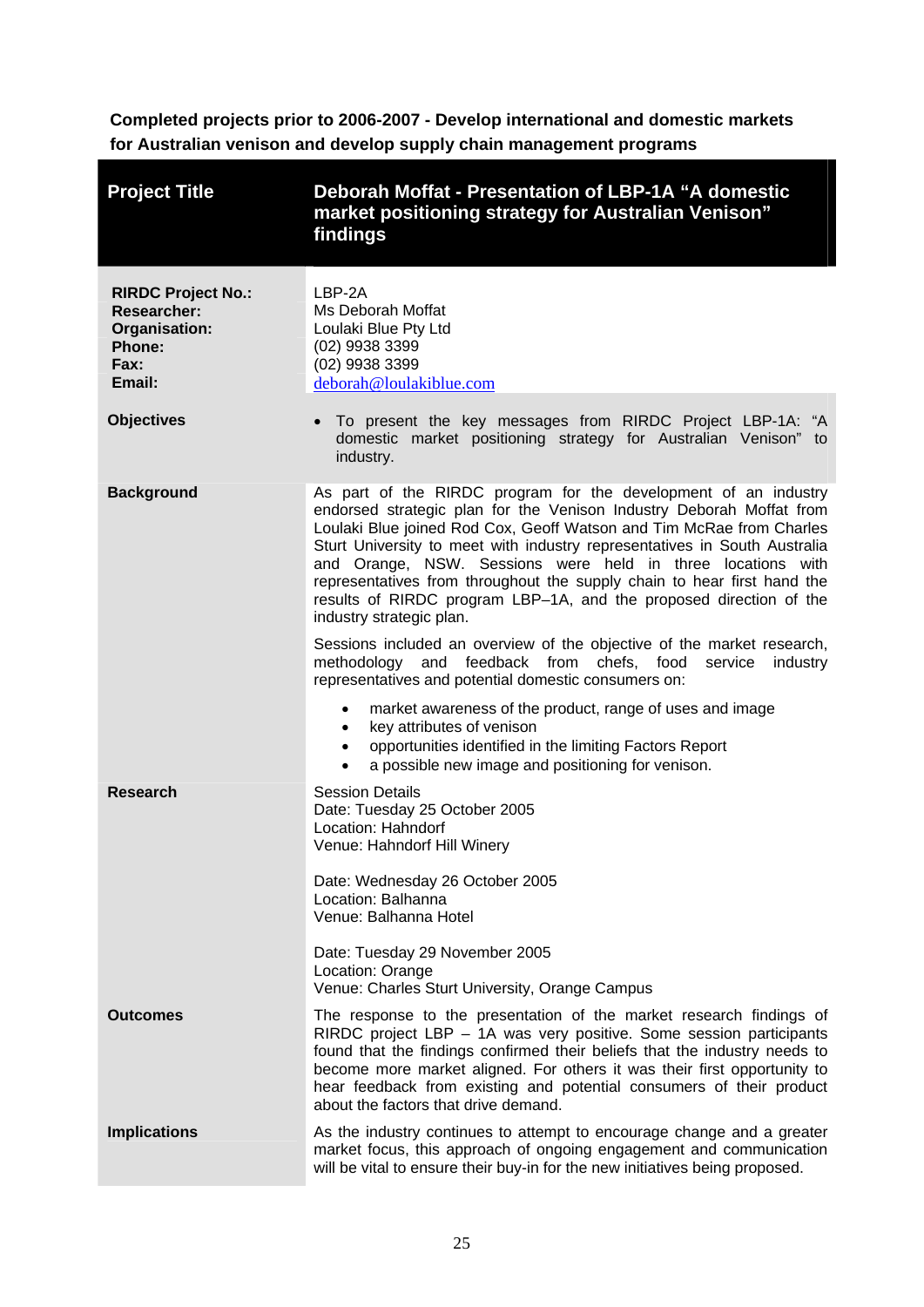<span id="page-30-0"></span>**Completed projects prior to 2006-2007 - Develop international and domestic markets for Australian venison and develop supply chain management** 

| <b>Project Title</b>                                                                                | <b>National Velvet</b><br><b>Accreditation</b><br><b>Scheme</b><br><b>Database</b><br><b>Development</b>                                                                                                                                                                                                                                                                                                                                    |
|-----------------------------------------------------------------------------------------------------|---------------------------------------------------------------------------------------------------------------------------------------------------------------------------------------------------------------------------------------------------------------------------------------------------------------------------------------------------------------------------------------------------------------------------------------------|
| <b>RIRDC Project No.:</b><br><b>Researcher:</b><br>Organisation:<br><b>Phone:</b><br>Fax:<br>Email: | <b>DIP-14A</b><br><b>Chris Tuckwell</b><br>Rural Industry Developments Pty Ltd<br>PO Box 1105<br>Gawler, SA, 1105<br>(08) 8523 3500<br>(08) 8523 3301<br>cdt@bigpond.net.au                                                                                                                                                                                                                                                                 |
| <b>Objectives</b>                                                                                   | To develop an interactive database to record store and report on<br>activities of the National Velvet Accreditation Scheme (NVAS).                                                                                                                                                                                                                                                                                                          |
| <b>Background</b>                                                                                   | Prior to the development of the database produced by this project, limited<br>data records for the scheme were recorded in spreadsheet format.<br>However increasing concern by the AVA about the use of S4 drugs has<br>required that more detailed data about the scheme is recorded and the<br>records are maintained in a format that allows a range of detailed reports to<br>be provided on request of the Chairperson of the Scheme. |
| <b>Research</b>                                                                                     | Project methodology included:                                                                                                                                                                                                                                                                                                                                                                                                               |
|                                                                                                     | Development of an easy-to-use Microsoft Access database that<br>1.<br>records all information required by the NVAS and allows the existing<br>scheme administrator to produce reports as required.                                                                                                                                                                                                                                          |
|                                                                                                     | Training of the NVAS administrator in the use of the database.<br>2.                                                                                                                                                                                                                                                                                                                                                                        |
| <b>Outcomes</b>                                                                                     | This project has produced a database that allows recording of required<br>data in a format that provides for a range of required reports. The database<br>allows for future addition of new fields including a future requirement to<br>include National Livestock Identification System (NLIS) numbers.                                                                                                                                    |
| <b>Implications</b>                                                                                 | This database will assist the NVAS in its ongoing program to ensure<br>consumers of deer velvet and the wider community that adequate animal<br>welfare, product traceability, OH&S standards and other QA standards<br>related to velvet production and harvesting are maintained.                                                                                                                                                         |
| <b>Publications</b>                                                                                 | Tuckwell C. (2005). National Velvet Accreditation Scheme Database<br>Development. RIRDC Publication No. 05/122.                                                                                                                                                                                                                                                                                                                             |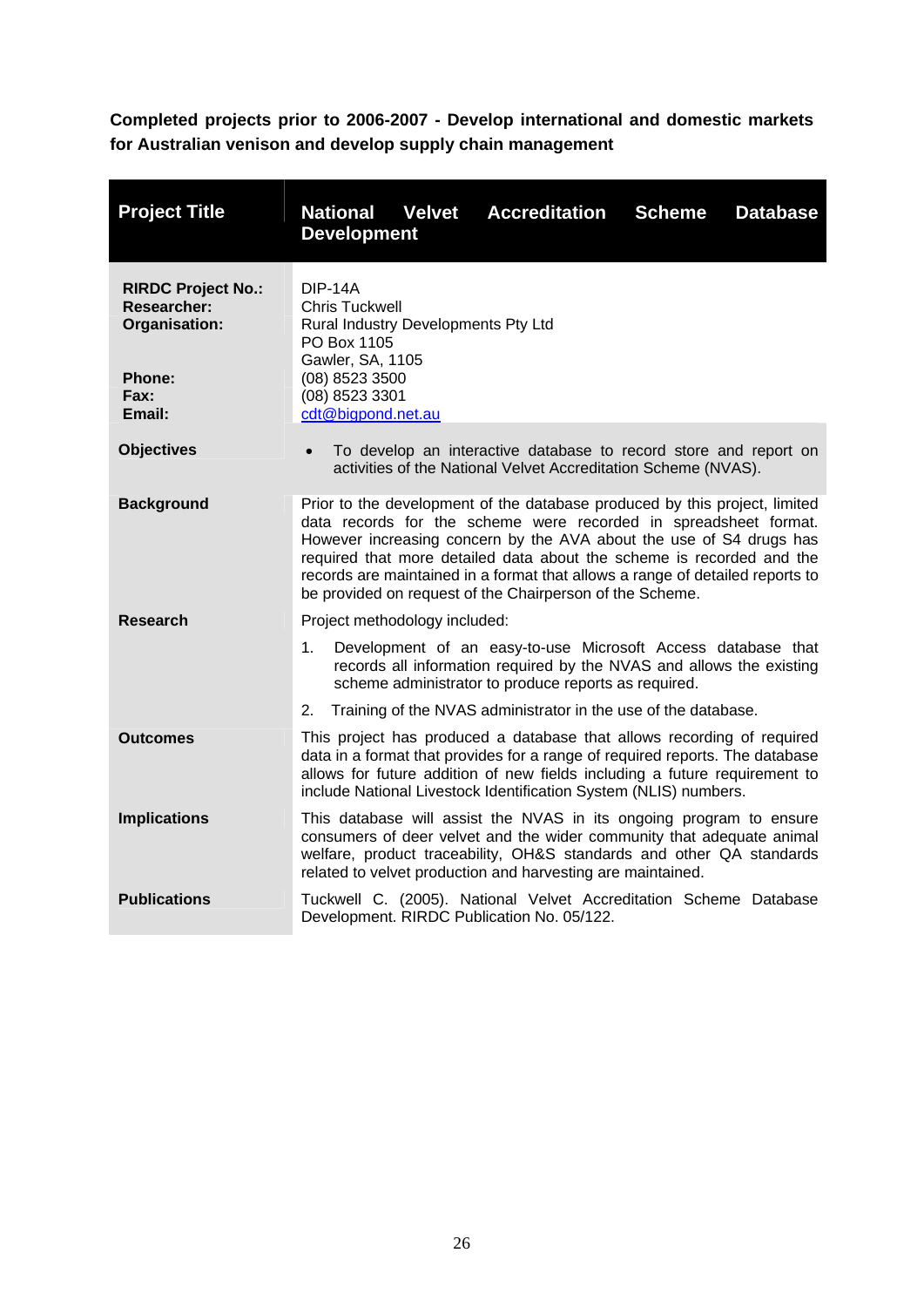<span id="page-31-0"></span>**Completed projects prior to 2006-2007 - Develop international and domestic markets for Australian venison and develop supply chain management** 

| <b>Project Title</b>                                                                                | domestic market positioning<br>A<br>for<br>strategy<br>Australian Venison - A sub-program of RIRDC US-<br>130A                                                                                                                                                                                                                                                                                                                                                                                                                                                                                                                     |
|-----------------------------------------------------------------------------------------------------|------------------------------------------------------------------------------------------------------------------------------------------------------------------------------------------------------------------------------------------------------------------------------------------------------------------------------------------------------------------------------------------------------------------------------------------------------------------------------------------------------------------------------------------------------------------------------------------------------------------------------------|
| <b>RIRDC Project No.:</b><br><b>Researcher:</b><br>Organisation:<br><b>Phone:</b><br>Fax:<br>Email: | LBP-1A<br>Deborah Moffat<br>Loulaki Blue Pty Ltd<br>02 9938 3399<br>02 9938 3399<br>Deborah@loulakiblue.com                                                                                                                                                                                                                                                                                                                                                                                                                                                                                                                        |
| <b>Objectives</b>                                                                                   | The objective of this project was to capture an initial, current<br>snapshot of Australian domestic consumer and food service industry<br>perceptions of venison. This information will assist and facilitate<br>development of an industry strategic plan that is based on satisfying<br>potential consumer requirements and addressing factors currently<br>limiting demand. The information will also identify core attributes of<br>the product that can differentiate it from competitors and thereby<br>identify a compelling positioning for venison around which a new<br>image for the Australian product can be created. |
|                                                                                                     | The research aims to provide feedback from potential consumers<br>on:<br>Market awareness of the product, range of uses and image<br>$\bullet$<br>Key attributes of venison<br>$\bullet$<br>Opportunities identified in the Limiting Factors Report<br>$\bullet$<br>A possible new image and positioning for venison.<br>$\bullet$                                                                                                                                                                                                                                                                                                 |
| <b>Background</b>                                                                                   | This research project was designed to explore and collaborate the<br>validity of a number of factors identified in Phase 1, Part 1, of the<br>RIRDC program 'Development and Implementation of an Industry<br>Endorsed Venison Strategic Plan for Delivering Future Growth' (US-<br>130A) as reported in 'Identification of Growth Limiting Factors'<br>(Limiting Factors Report).                                                                                                                                                                                                                                                 |
|                                                                                                     | The research undertaken in this project on potential domestic<br>consumers represents new information and feedback for the<br>industry.                                                                                                                                                                                                                                                                                                                                                                                                                                                                                            |
|                                                                                                     | The research also included incorporation of questions from the 1996<br>and 1997 RIRDC funded market research with chefs, undertaken by<br>L. Tume, to enable a point of comparison on usage and factors for<br>increasing demand.                                                                                                                                                                                                                                                                                                                                                                                                  |
| <b>Research</b>                                                                                     | The research comprised a qualitative study encompassing 29<br>consumers and 6 chefs plus 4 other catering staff of a commercial<br>catering centre through a series of focus groups. An additional 6<br>chefs were reached through one on one interviews. The chefs<br>selected were from medium level to high-end restaurants and were<br>regular venison users.                                                                                                                                                                                                                                                                  |
|                                                                                                     | This was followed by a quantitative study involving 151 consumers<br>in a guided questionnaire response.                                                                                                                                                                                                                                                                                                                                                                                                                                                                                                                           |
| <b>Outcomes</b>                                                                                     | Chefs and food service representatives included in the research<br>were all currently using venison and were positively disposed to the<br>product. The overriding factor identified as necessary to increase                                                                                                                                                                                                                                                                                                                                                                                                                      |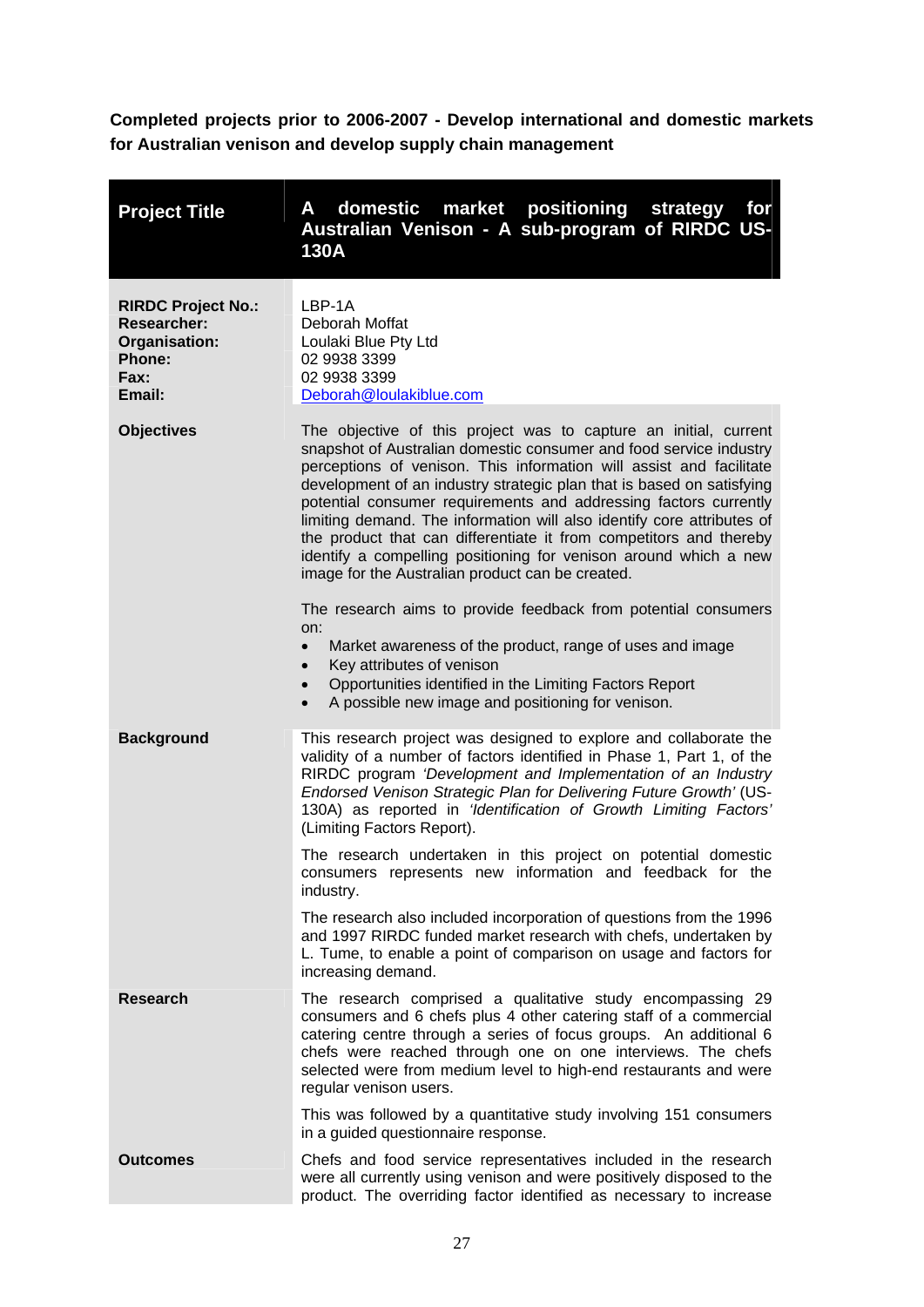their existing usage was the need to increase consumer demand.

One of the main barriers to increasing customer demand is the very low profile of venison as a red meat among Australian domestic consumers. This concern was also raised by producers and highlighted in the Limiting Factors Report. However, the very positive results from the taste tests, where venison consistently outscored beef indicate that the product has significant potential.

The report identifies a number of potential target markets for venison. The most promising is the 'top end' restaurant market.

**Implications The development of a marketing plan to increase the profile of** venison and capitalise on the potential of the product should be a priority. The most cost effective marketing approach would focus strategies on identified target markets.

> It is also suggested that further research be undertaken into the development of recipes for secondary cuts. Education and information regarding this research should be targeted at chefs in mid level restaurants to facilitate the use of these venison cuts into this level. This would assist in the creation of a new market for venison in mid level restaurants.

> The overriding recommendation is for this latest research be used to assist the development of a comprehensive and staged strategic plan as well as a complementary marketing plan. These plans should recognise the variety of potential target markets and be guided by the need to create a compelling market position for venison based around its identified key attributes. Growing demand for venison will need to be supported by the industry working with all stakeholders – producers and suppliers, chefs and potential Australian domestic consumers.